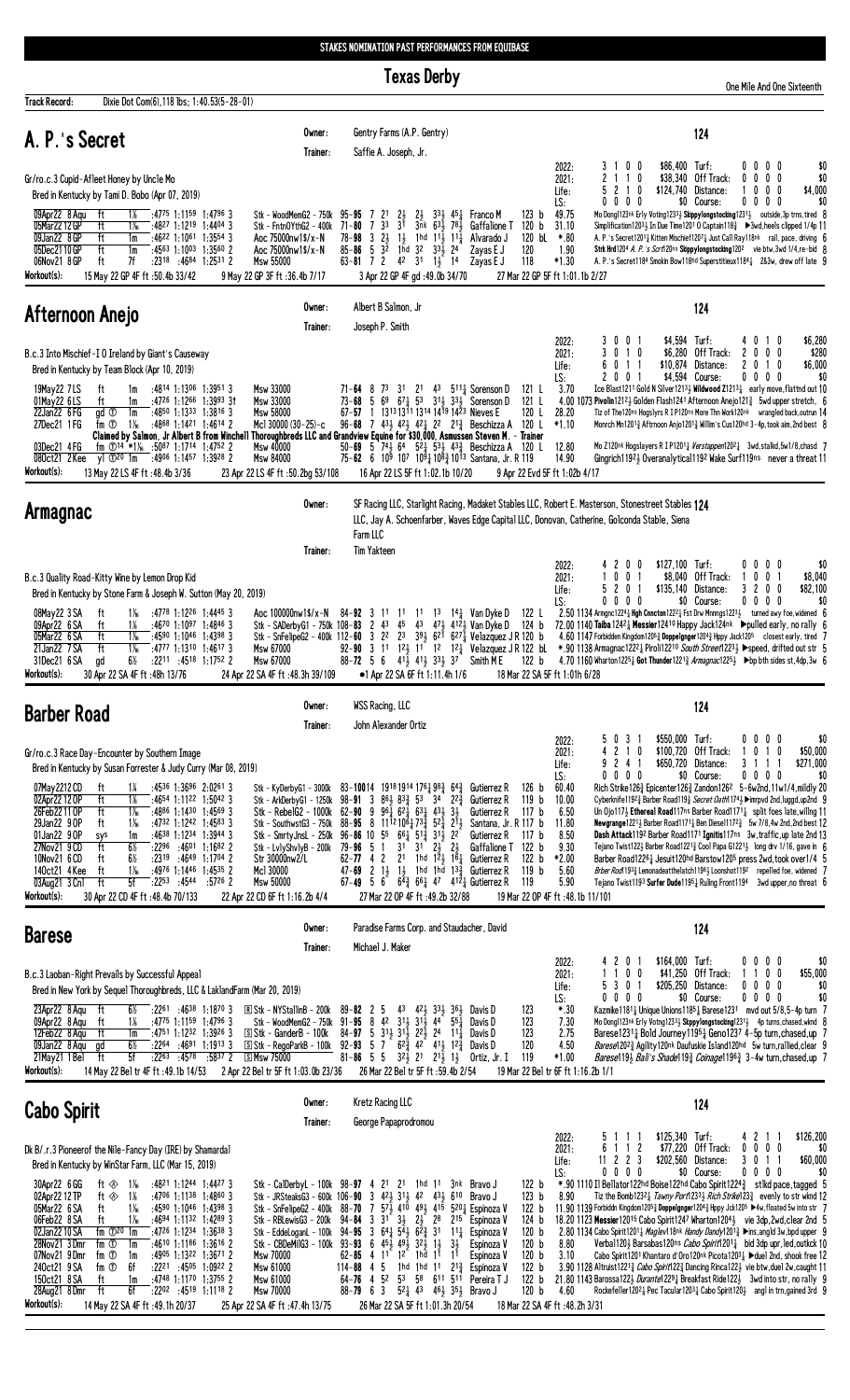| Cajun's Magic                                                                                                                                                                                                                                                                                                                                                                                                                                                                                                                                                                                                                                                                                                                                                            | Owner:<br>Trainer:                                                                                                                                                                                                                                           | Stonehedge LLC<br>Michael Yates                                                                                                                                                                                                                                                                                                                                                                                                                                                                                                                                                                                    |                                                                                                                                                                                                                                                                                                                                                                                                                                                                                      |                                                                                                                                                                                                                                | 124                                                                                                                                                                                                                                                                                                                                                                                                                                                                                                                                                                                                                                                                                                                                                                                                                                                                                                                                                                                                                                                                                                                                                                |
|--------------------------------------------------------------------------------------------------------------------------------------------------------------------------------------------------------------------------------------------------------------------------------------------------------------------------------------------------------------------------------------------------------------------------------------------------------------------------------------------------------------------------------------------------------------------------------------------------------------------------------------------------------------------------------------------------------------------------------------------------------------------------|--------------------------------------------------------------------------------------------------------------------------------------------------------------------------------------------------------------------------------------------------------------|--------------------------------------------------------------------------------------------------------------------------------------------------------------------------------------------------------------------------------------------------------------------------------------------------------------------------------------------------------------------------------------------------------------------------------------------------------------------------------------------------------------------------------------------------------------------------------------------------------------------|--------------------------------------------------------------------------------------------------------------------------------------------------------------------------------------------------------------------------------------------------------------------------------------------------------------------------------------------------------------------------------------------------------------------------------------------------------------------------------------|--------------------------------------------------------------------------------------------------------------------------------------------------------------------------------------------------------------------------------|--------------------------------------------------------------------------------------------------------------------------------------------------------------------------------------------------------------------------------------------------------------------------------------------------------------------------------------------------------------------------------------------------------------------------------------------------------------------------------------------------------------------------------------------------------------------------------------------------------------------------------------------------------------------------------------------------------------------------------------------------------------------------------------------------------------------------------------------------------------------------------------------------------------------------------------------------------------------------------------------------------------------------------------------------------------------------------------------------------------------------------------------------------------------|
| Ch.g.3 Cajun Breeze-Mollie's Magic by Factum<br>Bred in Florida by Stonehedge LLC (Apr 03, 2019)<br>02Apr22 14 GP<br>ft<br>1%<br>:4724 1:1068 1:5064 3<br>:4731 1:1201 1:4280 3<br>05Feb2211GP<br>ft<br>1‰<br>ft<br>$1\frac{1}{16}$<br>25Sep2111 GP<br>$1:4397$ 2<br>$\sim$ $-$<br>7f<br>:2250<br>$:45^{24}$ 1:2516 2<br>28Aug2111 GP<br>ft<br>31Jul21 12 GP<br>ft<br>6f<br>:2210<br>:4542 1:1101 2<br>$5\%$<br>:2303<br>ft<br>$:4655$ 1:0543 2<br>03Ju121 1 GP<br>5f<br>$:22^{86}$<br>:4684<br>$:5965$ 2<br>29May 21 2 GP<br>ft<br>Workout(s):<br>12 May 22 GP 4F ft: 51.4b 31/33                                                                                                                                                                                       | Stk - FlaDerbyG1 - 1000k<br>Stk - HolyBullG3 - 250k<br>$\mathbb{R}$ Stk - FSNR lity B - 400k<br>R Stk - FSAffirmdB - 200k 84-71<br>$\mathbb{R}$ Stk - FSDrFagrB - 100k<br>$S$ Msw 60000<br>Msw 70000<br>2 May 22 GP 4F ft :48.1b 8/44                        | 77-86<br>8<br>86<br>$87\frac{1}{4}$ $87\frac{1}{4}$ 56<br>$90 - 89$<br>3 <sup>3</sup><br>421 413 431<br>-5<br>$---95$ 2 $41\frac{3}{4}$ $31\frac{1}{2}$<br>$32 \times 22$<br>$6^{2}$ <sup>1</sup> / <sub>2</sub> 4 <sup>3</sup><br>56<br>$75 - 88$ 2 5<br>$53\frac{1}{2}$ $2\frac{1}{2}$ $1\frac{1}{2}$<br>$64 - 78$ 3 2<br>2hd 1hd 11<br>$83 - 78$ 3 3<br>1hd 21 <sub>2</sub> 21 <sub>2</sub> 2 <sub>2</sub><br>23 Apr 22 GP 3F ft :37.2b 22/41                                                                                                                                                                   | 122 <sub>b</sub><br>Rios J M<br>$89\frac{1}{4}$<br>$5^{73}$<br>122 <sub>b</sub><br>Rios J M<br>122 <sub>b</sub><br>$2^{13}$<br>Rios J M<br>23<br>$2^{3}$<br>121 b<br>Rios J M<br>Rios J M<br>121 b<br>1nk<br>$14\frac{3}{7}$ Rios J M<br>118 <sub>b</sub><br>118 <sub>b</sub><br>Rios J M                                                                                                                                                                                            | 2022:<br>2<br>$0\ 0\ 0$<br>230<br>5<br>2021:<br>7230<br>Life:<br>$0\,0\,0\,0$<br>LS:<br>89.60<br>25.90<br>2.60<br>$*1.30$<br>6.50<br>$*.60$<br>7.20<br>26 Mar 22 GP 4F ft :51.4b 103/113                                       | \$17,200 Turf:<br>0000<br>\$0<br>$0\ 0\ 0$<br>\$0<br>\$232.900 Off Track:<br>0<br>\$250,100 Distance:<br>\$87,200<br>2010<br>\$0 Course:<br>$0\,0\,0\,0$<br>\$0<br>White Abarrio 1221 $\frac{1}{4}$ Charge It1221 Simplification 1223 $\frac{1}{2}$ failed to menace, 2-3w 11<br>White Abarrio12043 Simplification122hd Mo Donega/1241 in range, no late bid 9<br>Octane1221 $\frac{3}{4}$ Cajun's Magic122 <sup>6</sup> $\frac{1}{2}$ <i>Cattin</i> 1187 $\frac{1}{2}$ 3wd 3/8, willingly 10<br><i>Octane</i> 1213 $\frac{1}{4}$ Cajun's Magic 1213 Big and Classy 1211 $\frac{1}{4}$ 3wd, willingly 11<br>Cjun's Mgic121nk Dean Delivers12110 Gold Special1211 <sup>3</sup> up 3w 3/16, vie, prevail 7<br><i>Cjun's Mgic</i> 1184 $\frac{3}{4}$ Spuntcular1183 $\frac{1}{4}$ One More Score1186 $\frac{3}{4}$ duel 2wd, drove clear 8<br>Of Rvolution118} Cjun's Mgic1186} Don't Ju Forgt1181 $\frac{3}{4}$ vie btw, re-bid 2w str 6                                                                                                                                                                                                                             |
| <b>Chrome King</b>                                                                                                                                                                                                                                                                                                                                                                                                                                                                                                                                                                                                                                                                                                                                                       | Owner:<br>Trainer:                                                                                                                                                                                                                                           | Douglas Scharbauer<br>Miguel L. Hernandez                                                                                                                                                                                                                                                                                                                                                                                                                                                                                                                                                                          |                                                                                                                                                                                                                                                                                                                                                                                                                                                                                      |                                                                                                                                                                                                                                | 124                                                                                                                                                                                                                                                                                                                                                                                                                                                                                                                                                                                                                                                                                                                                                                                                                                                                                                                                                                                                                                                                                                                                                                |
| Ch.g.3 Munnings-More Than Most by Indygo Mountain<br>Bred in Kentucky by Douglas Scharbauer (Jan 22, 2019)<br>27Mar22 11 Sun<br>ft<br>1%<br>$:4535$ 1:0954 1:5016 3<br>11Mar22 6 Tup<br>1‰<br>$:4804$ 1:1213 1:4411 3<br>ft<br>18Feb22 8 Tup<br>fm ①<br>7½<br>$:24^{27}$ $:48^{27}$ 1:3108 3<br>$:4651$ 1:1123 1:3775 3<br>30Jan22 9 Sun<br>ft<br>1m<br>fm $\oplus$ 14 7%<br>:2216 :4652 1:3038 3<br>17Jan22 8 Tup<br>:2169 :4444 1:0861 3<br>06Jan22 4 Tup<br>6f<br>ft<br>$6\%$<br>17Dec21 8 Tup<br>$:22^{52}$ $:44^{88}$ 1:1672 2<br>ft<br>22Nov21 7RP<br>$:4772$ 1:1323 1:4105 2<br>ft<br>1m<br>fm $\oplus$ 10 *7%<br>29Sep21 6RP<br>:2458<br>:5014 1:3435 2<br>$:4996$ 1:1541 1:4027 2<br>08Sep21 1RP<br>ft<br>1m<br>Workout(s):<br>20 May 22 Cby 5F ft 1:01.4b 5/11 | Stk - SunDrbyG3 - 500k<br>Stk - TUPDerby - 75k<br>Stk - Startac - 60k<br>Stk - RA11snDbyB - 100k<br>Aoc 75000 (75-50)nw1/x-N<br>Aoc 50000 (75-50)nw1/x<br>Stk - LostFogJuv - 60k<br>Aoc 75000nw2/L<br>Msw 33000<br>Msw 33000<br>5 May 22 Tup 5F ft 1:01h 6/7 | 7<br>761 561 46<br>$80 - 78$<br>$64\frac{3}{4}$ $52\frac{1}{4}$ $62\frac{3}{4}$ $42\frac{3}{4}$ 11<br>$65 - 91$<br>-1<br>18<br>$63\frac{1}{4}$<br>54<br>50-87<br>$86\frac{3}{4}$ $86\frac{1}{2}$ $87\frac{3}{4}$<br>$68 - 56$ 9<br>$64 - 75$<br>26<br>77<br>761<br>$79\frac{1}{2}$ $75\frac{1}{2}$<br>$21 - 51$<br>3<br>8<br>$5^{31}$<br>$2\frac{1}{2}$<br>3<br>75-41<br>6<br>76-48 4 $85\frac{3}{4}$ 75 $\frac{1}{4}$ 86 $\frac{1}{4}$ 713 520 $\frac{3}{4}$ Cabrera D<br>$60 - 50$ 4 2 $2^{11}$<br>$2\frac{1}{2}$<br>$30 - 67$ 4 3 <sup>3</sup> 2 <sup>1</sup> 2 <sup>1</sup><br>12 Apr 22 Tup 5F ft 1:00.4h 5/7 | 122 b<br>$5^{11}\frac{1}{4}$ Garcia E<br>58<br>Garcia E<br>2ns* Garcia E<br>$1\frac{1}{2}$<br>$86\frac{1}{4}$ $813\frac{1}{2}$ Carreno J<br>59<br>34 <sub>3</sub> Garcia E<br>$66\frac{1}{4}$ 581 Vergara DP<br>611<br>$615\frac{3}{7}$ Garcia F<br>121 bL<br>119 bL<br>$2hd$ $1\frac{1}{2}$<br>Gutierrez R<br>2 <sup>2</sup> $2^{\overline{4}}\frac{3}{4}$ Gutierrez R                                                                                                              | 2022:<br>6201<br>2021:<br>5<br>11<br>0<br>11 3 1 1<br>\$130,381<br>Life:<br>$0\,0\,0$<br>LS:<br>34.50<br>122 bL 23.10<br>121 bL 7.20<br>122 bL 42.00<br>121 bL 23.30<br>121 bL 11.90<br>6.10<br>1 Mar 22 Tup 5F ft :58.4h 3/20 | \$60,791<br>$$100,139$ Turf:<br>4201<br>\$30,242 Off Track:<br>$0\,0\,0\,0$<br>\$0<br>1100<br>Distance:<br>\$46,035<br>\$2,436 Course:<br>0000<br>\$0<br>Slow Down Andy 122} By By Bobby 122 <sup>8</sup> } Pppr Spry122} ► bmpd btw brk, 5-7wide 8<br>Chrome King1221 Finneus1221 $\frac{3}{4}$ Mashhad Flats1224 $\frac{1}{2}$ angle 7w 3/16, drove by 6<br>Mongoln Mmory121ns Chrom Kng12111 Jn Brvo1196 ▶ checked early, rail bid, PL1st 8<br><b>Pepper Spray</b> 124 <sup>nk</sup> Bye Bye Bobby 1247 Benissimo 118hd between, no rally 11<br>City At Night1211 <sup>3</sup> Juan Bravo121 <sup>2</sup> & Chrome King121 <sup>2</sup> inside 1/4, late gain 7<br>Not That Serious 1212 $\frac{3}{4}$ Two Guns 121 $\frac{3}{4}$ The Met 1211 3w-turn, no factor 8<br>Pepper Spry121nk Bango for Bucks12151 Two Guns12111 pressed3w, weakened 7<br>8.40 1259 Hern1198 <i>Chrome Baby</i> 120hd Shamayim 11913 failed to menace 9<br>119 bL *1.80 1225 Chrome King119 $\frac{1}{2}$ Revenir1191 $\frac{1}{4}$ Shotgun Up119 $\frac{3}{4}$ chased, 2w, driving 9<br>119 bl. *1.40 1241 Hern11943 <i>Chrome King</i> 119131 Bro Code11931 stalk, 2w, bid, empty 5 |
| Cover Me Up                                                                                                                                                                                                                                                                                                                                                                                                                                                                                                                                                                                                                                                                                                                                                              | Owner:<br>Trainer:                                                                                                                                                                                                                                           | Sayjay Racing LLC<br><b>Richard Baltas</b>                                                                                                                                                                                                                                                                                                                                                                                                                                                                                                                                                                         |                                                                                                                                                                                                                                                                                                                                                                                                                                                                                      |                                                                                                                                                                                                                                | 124                                                                                                                                                                                                                                                                                                                                                                                                                                                                                                                                                                                                                                                                                                                                                                                                                                                                                                                                                                                                                                                                                                                                                                |
| B.c.3 Mastery-Clothes Fall Off by Daaher<br>Bred in Kentucky by Candy Meadows LLC (Feb 07, 2019)<br>1‰<br>$:47^{23}$ 1:1167 1:4237 3<br>07May22 4 CD<br>ft<br>09Apr22 4 Kee<br>1‰<br>$:47^{18}$ 1:1173 1:4485 3<br>sys<br>19Mar22 7 SA<br>ft<br>$:4611$ 1:1046 1:3705 31<br>1m<br>ft<br>12Feb22 8 SA<br>$:4719$ 1:1236 1:3901 3<br>1m<br>31Dec21 7 SA<br>$:4696$ 1:1176 1:3874 2<br>gd<br>1m<br>220ct21 4 SA<br>ft<br>6f<br>$:2182$ $:4461$ 1:1026 2<br>$5\%$<br>04Sep2110Dmr<br>ft<br>$:2172$ $:4513$ $1:0301$ 2<br>Workout(s):<br>20 May 22 CD 4F ft: 48.3b 28/85                                                                                                                                                                                                      | Aoc 80000nw1/x-N<br>Aoc 80000nw1/x-N<br>Aoc 50000nw1\$/x-N<br>Msw 67000<br>Msw 67000<br>Msw 61000<br><b>Msw 70000</b><br>29 Apr 22 CD 5F ft : 59.4b 3/43                                                                                                     | $99 - 104$ 3<br>$1\frac{1}{2}$<br>$1\frac{11}{2}$ $1\frac{1}{2}$<br>112-10211<br>$2\frac{1}{2}$<br>$12\frac{1}{2}$<br>14<br>31<br>$99 - 76$ 8<br>$84 - 84$ 2 $2\frac{1}{2}$<br>$66 - 66$ 6 5<br>$30 - 56$ 3 6<br>23 Apr 22 CD 4F ft: 49b 31/84                                                                                                                                                                                                                                                                                                                                                                     | $11\frac{1}{2}$ $22\frac{3}{4}$ Ortiz, Jr. I<br>21<br>$1\frac{1}{2}$<br>Prat F<br>$3\frac{1}{2}$ 42 $\frac{1}{2}$ 5 <sup>8</sup> 7 <sup>13</sup> $\frac{1}{2}$ Herrera D A<br>1135 bL<br>2hd $1\frac{1}{2}$ 1hd $11\frac{1}{2}$ Herrera D A<br>1175 bL<br>86-74 2 113 123 143 2hd 253 Herrera D A 1175 b<br>$55^{\degree}$ $56\frac{1}{2}$ $59\frac{1}{2}$ $41\frac{1}{4}$ Hernandez J J 122 b<br>$96\frac{1}{4}$ $98\frac{1}{2}$ $81\overline{2}$ 715 $\frac{1}{4}$ Franco G<br>120 | 4 1 2 0<br>2022:<br>3010<br>\$17,560<br>2021:<br>7 1 3 0<br>Life:<br>$0\ 0\ 0\ 0$<br>LS:<br>118 bL 6.40<br>122 bl 17.50<br>28.50<br>2 Apr 22 SA 4F ft : 49.2h 42/74                                                            | \$0<br>$$86,175$ Turf:<br>$0\quad 0$<br>00<br>Off Track:<br>2 <sub>0</sub><br>\$33,475<br>2<br>0<br>\$103,735 Distance:<br>2<br>020<br>\$45,475<br>\$0 Course:<br>$0\,0\,0\,0$<br>\$0<br>Crtiv Minister122 <sup>2</sup> Cover Me Up118 <sup>1</sup> Money Supply1187 inched clear, yielded 11<br>Iron Works1181 Cover Me Up1225 American Sanctuary1181 4p1st, ins upr, yielded 12<br>9.00 1145 Loud Mouth12631 There Goes Hrvard1264 $\frac{3}{4}$ Parnell/1262 vied 4-3deep, weakened 9<br>4.30 1156 Cover Me Up1171 $\frac{1}{2}$ Kerouac1221 Got Thunder12215 outside, clear late 6<br>15.80 1180 Flying Drummr12251 Covr Me Up11712 Noble Union12220 widened 2nd, caught 1/8 5<br>14.10 1121 Messier1226 <sup>1</sup> / <sub>2</sub> Don't Swear Dave122 <sup>1</sup> / <sub>2</sub> Blackadder122 <sup>43</sup> / <sub>4</sub> > stumbled, 4w, no menace 6<br><i>Corniche</i> 1204 <sub>4</sub> Apprehend1203 <sub>4</sub> War At Sea1201 <sub>4</sub> angled 5wd, no response 10                                                                                                                                                                             |
| Dash Attack                                                                                                                                                                                                                                                                                                                                                                                                                                                                                                                                                                                                                                                                                                                                                              | Owner:<br>Trainer:                                                                                                                                                                                                                                           | Kenneth G. McPeek                                                                                                                                                                                                                                                                                                                                                                                                                                                                                                                                                                                                  | Catalyst Stable, Magdalena Racing, Pollard, Kevin J. and Slevin, Patty                                                                                                                                                                                                                                                                                                                                                                                                               |                                                                                                                                                                                                                                | 124                                                                                                                                                                                                                                                                                                                                                                                                                                                                                                                                                                                                                                                                                                                                                                                                                                                                                                                                                                                                                                                                                                                                                                |
| Ch.c.3 Munnings-Cerce Cay by Hard Spun<br>Bred in Kentucky by Catalyst Stable & Magdalena Racing (Mar 12, 2019)<br>14May22 5Mth sys<br>170<br>:4878 1:1320 1:4284 3<br>$1\%$<br>16Apr22 9 Kee<br>$:4801$ 1:1245 1:4524 3<br>ft<br>26Feb22110P<br>ft<br>$1\%$<br>$:4886$ 1:1430 1:4569 3<br>29Jan22 9 OP<br>$1\%$<br>$:4732$ 1:1242 1:4583 3<br>ft<br>01Jan22 9 OP<br>$:4638$ 1:1234 1:3944 3<br>sys<br>1m<br>05Dec21 7 OP<br>gds<br>1m<br>$:4741$ 1:1231 1:3827 2<br>Workout(s):<br>9 May 22 Mth 4F ft : 48.4b 13/42                                                                                                                                                                                                                                                     | Stk - LexingtnG3 - 400k<br>Stk - RebelG2 - 1000k<br>Stk - SouthwstG3 - 750k<br><b>Msw 84000</b><br>2 May 22 CD 4F ft: 47.4b 3/21                                                                                                                             | Stk - LongBrnchB - 100k 52-104 1 54 52 $\frac{1}{2}$ 2hd 1 $\frac{1}{2}$<br>$90 - 88$ 10 $3\frac{1}{2}$ $31\frac{1}{2}$ $31\frac{1}{2}$ $5\frac{1}{3}$<br>$56-84$ 11 $106\frac{1}{4}10^{4}$ $95$ <sup>74</sup> / <sub>2</sub> $74\frac{1}{2}$<br>96-86 2 77 63 $\frac{3}{4}$ 63 $\frac{3}{4}$ 76 $\frac{3}{4}$ 57 $\frac{3}{4}$<br>Stk - SmrtyJnsL - 250k 91-90 1 76 $\frac{3}{4}$ 77 $\frac{3}{4}$ 83 $\frac{7}{2}$ 2hd<br>85-94 5 41 <sup>3</sup> 41 <sup>7</sup> 3 <sup>3</sup> 3nk 11 <sup>1</sup> Cohen D<br>9 Apr 22 CD 4F ft :50.3b 70/77                                                                   | 121 L<br>Marin S<br>$1\frac{1}{2}$<br>$6\overline{7}$<br>120<br>Prat F<br>122<br>Cohen D<br>122<br>Cohen D<br>12<br>119<br>Cohen D<br>120                                                                                                                                                                                                                                                                                                                                            | 5200<br>2022:<br>0 <sub>0</sub><br>\$55,440<br>2021:<br>\$296,274<br>6 3 0 0<br>Life:<br>$0\,0\,0$<br>LS:<br>0<br>1.60<br>8.30<br>10.50<br>3.40<br>7.70<br>10.80<br>2 Apr 22 CD 4F ft: 49.4b 26/36                             | \$0<br>\$240,834 Turf:<br>0000<br>Off Track:<br>\$265.440<br>3300<br>Distance:<br>3<br>$0\,$ 0 $\,$ 0<br>\$30,834<br>\$0 Course:<br>$0\ 0\ 0$<br>\$0<br>0<br>Dash Attack1213 Dean's List1165 Smarten Up11823 4w run turn, gamely 6<br>Tawny Port1181 Major General11813 In Due Time1181 5w 1st, 3p 2nd, weakn 11<br>Un Ojo117} Ethereal Road117ns Barber Road11711 improved thru traffic 11<br>Newgrange12211 Barber Road11711 Ben Diese111723 one paced thru out 12<br>Dash Attack1192 Barber Road1171 Ignitis117ns ▶ off slow, tipped out 4w 13<br>Dash Attack12011 Rewire1201 Goin to the Show1201 roused 3w, up in time 9                                                                                                                                                                                                                                                                                                                                                                                                                                                                                                                                      |
| <b>Doppelganger</b>                                                                                                                                                                                                                                                                                                                                                                                                                                                                                                                                                                                                                                                                                                                                                      | Owner:<br>Trainer:                                                                                                                                                                                                                                           | <b>Tim Yakteen</b>                                                                                                                                                                                                                                                                                                                                                                                                                                                                                                                                                                                                 | A., Waves Edge Capital LLC, Donovan, Catherine M., Golconda Stable, Siena Farm LLC                                                                                                                                                                                                                                                                                                                                                                                                   | SF Racing LLC, Starlight Racing, Madaket Stables LLC, Masterson, Robert E., Schoenfarber, Jay 124                                                                                                                              |                                                                                                                                                                                                                                                                                                                                                                                                                                                                                                                                                                                                                                                                                                                                                                                                                                                                                                                                                                                                                                                                                                                                                                    |
| B.c.3 Into Mischief-Twice the Lady by Quiet American<br>Bred in Kentucky by WinStar Farm, LLC (Apr 17, 2019)<br>07May 22 7 CD<br>:4561 1:0966 1:3481 3<br>ft<br>1m<br>ft<br>1%<br>02Apr22 12 OP<br>:4654 1:1122 1:5042 3<br>05Mar22 6 SA<br>$:4590$ 1:1046 1:4398 3<br>ft<br>$1\%$<br>29Jan22 4 SA<br>ft<br>:2186 :4449 1:2275 3<br>7f<br>6f<br>11Dec21 8Lrc<br>ft<br>$:22^{09}$ $:45^{36}$ 1:0921 2<br>Workout(s):<br>29 Apr 22 SA 5F ft :59h 2/20                                                                                                                                                                                                                                                                                                                      | Stk - PDayMileG2 - 500k 75-84 9 841 64<br><b>Msw 52000</b><br>23 Apr 22 SA 5F ft : 59.2h 2/48                                                                                                                                                                | Stk - ArkDerbyG1 - 1250k 107-83 4 3 <sup>2</sup> 31 74 <sub>4</sub> 812 48<br>Stk - SnFelipeG2 - 400k 88-93 5 471 510 27<br>Stk - SnVicnteG2 - 200k 108-101 4 5 43 43 44 42 $\frac{3}{4}$<br>$70 - 96$ 1 9<br>16 Apr 22 SA 4F ft : 49h 20/61                                                                                                                                                                                                                                                                                                                                                                       | 57 $66\frac{1}{2}$ 6 <sup>10</sup> Velazquez J R 118<br>Velazquez J R 119<br>$25\frac{3}{7}$<br>120 <sub>b</sub><br>$2^7$<br>Prat F<br>Prat F<br>120 <sub>b</sub><br>7 <sup>2</sup> <sup>1</sup> / <sub>2</sub> 2 <sup>1</sup> <sup>1</sup> / <sub>2</sub> 1 <sup>3</sup> <sup>1</sup> / <sub>2</sub> Prat F<br>122 b                                                                                                                                                                | 4010<br>2022:<br>$0\quad0$<br>2021:<br>\$31,200<br>- 1<br>5110<br>Life:<br>$0\ 0\ 0\ 0$<br>LS:<br>6.00<br>7.40<br>$*.50$<br>26 Mar 22 SA 5F ft 1:00.1h 5/54                                                                    | \$159,500 Turf:<br>\$0<br>0000<br>$0\ 0\ 0\ 0$<br>Off Track:<br>\$0<br>\$190,700 Distance:<br>1 <sub>0</sub><br>\$80,000<br>0<br>\$0 Course:<br>0000<br>\$0<br>Jack Christopher12233 Pappacap122hd My Prankster1202 5p upper, lacked rally 11<br>Cyberknife1192} Barber Road119} Secret Oath1174} >4w, shuffled 2nd, imprvd 9<br>1.70 1192 Forbiddn Kingdom1205½ Doppelgnger1204½ Hppy Jck1205 ▶off bit slow, 2nd best 7<br>*.90 1181 Forbiddn Kingdom120 <sup>21</sup> Pinhurst124nk McLrn Vle120nk 3deep/4wd,needed more 5<br>Doppelganger1223, Midnight Fury122, Trebbiano122 <sup>6</sup> ► bpd st, tip out, easily 9                                                                                                                                                                                                                                                                                                                                                                                                                                                                                                                                          |
| <b>Ethereal Road</b>                                                                                                                                                                                                                                                                                                                                                                                                                                                                                                                                                                                                                                                                                                                                                     | Owner:<br>Trainer:                                                                                                                                                                                                                                           | Gilbert, Julie and Sones, Aaron<br>D. Wayne Lukas                                                                                                                                                                                                                                                                                                                                                                                                                                                                                                                                                                  |                                                                                                                                                                                                                                                                                                                                                                                                                                                                                      |                                                                                                                                                                                                                                | 124                                                                                                                                                                                                                                                                                                                                                                                                                                                                                                                                                                                                                                                                                                                                                                                                                                                                                                                                                                                                                                                                                                                                                                |
| B.c.3 Quality Road-Sustained by War Front<br>Bred in Kentucky by Paul Pompa Jr. (Feb 09, 2019)<br>16Apr22 9 Kee<br>$1\frac{1}{6}$<br>:4801 1:1245 1:4524 3<br>ft<br>09Apr22 9 Kee<br>:4839 1:1272 1:5035 3<br>ad<br>1%<br>$1\frac{1}{16}$<br>26Feb22110P<br>ft<br>$:4886$ 1:1430 1:4569 3<br>29Jan22110P<br>1‰<br>$:4856$ 1:1409 1:4682 3<br>ft<br>$1\%$<br>18Dec2110 OP<br>$:4778$ 1:1315 1:4590 2<br>mys<br>ft<br>7f<br>:2212 :4533 1:2304 2<br>28Nov21 6 CD<br>7f<br>310ct21 7CD<br>ft<br>$:22^{49}$ $:45^{59}$ 1:2368 2<br>Workout(s):<br>•11 May 22 CD 5F ft 1:00b 1/22                                                                                                                                                                                             | Stk - LexingtnG3 - 400k<br>Stk - BlueGrasG1 - 1000k<br>Stk - RebelG2 - 1000k<br><b>Msw 84000</b><br>Msw 84000<br>Msw 120000<br>Msw 120000<br>25 Apr 22 CD 5F ft 1:02.1b 8/8                                                                                  | 74<br>84-9444<br>77-90 8 $5^{21}$ 7 <sup>3</sup> 7 <sup>3</sup> 7 <sup>3</sup> 6 <sup>6</sup> 7 <sup>11</sup> <sup>1</sup> / <sub>2</sub> Contreras L<br>$62 - 90$ 10 $54$ $52\frac{1}{4}$ $42\frac{1}{2}$ 1<br>42-88 2 1216 1212 98 $\frac{1}{4}$ 4 $\frac{2}{3}$ 1 <sup>4</sup><br>64-75 6 861 107 971 58 361 Arrieta F<br>$85 - 84$ 9 4<br>$46 - 68$ 5 9<br>•31 Mar 22 OP 5F gd: 59.3b 1/3                                                                                                                                                                                                                      | $63\frac{1}{2}$ $84\frac{1}{4}$ $42\frac{1}{2}$ $43\frac{1}{2}$ Espinoza V<br>118<br>123<br>$2\frac{1}{2}$<br>117<br>Contreras L<br>122 L<br>Contreras L<br>119 L<br>75 $\frac{1}{2}$ 64 54 $\frac{1}{2}$ 55 $\frac{3}{2}$ Cohen D<br>119<br>910 810 711 7131 Bejarano R<br>119                                                                                                                                                                                                      | 4110<br>2022:<br>3 0 0 1<br>2021:<br>\$13,145<br>7111<br>Life:<br>$0\ 0\ 0\ 0$<br>LS:<br>9.50<br>13.30<br>15.80<br>19.60<br>12.30<br>35.80<br>31.40<br>●23 Mar 22 OP 5F gd 1:00.1b 1/5                                         | \$281,400 Turf:<br>0000<br>\$0<br>Off Track:<br>2 0 0 1<br>\$20,900<br>\$294,545 Distance:<br>\$277,300<br>41<br>1 1<br>\$0 Course:<br>0000<br>\$0<br>Tawny Port1181 Major General11813 In Due Time1181 > bmp st, 5p upr, bid, flat 11<br>Zandon12323 Smile Happy12333 Emmanue11233 3w, 5w2nd, bump upr, tire 11<br>Un Ojo117 $\frac{1}{2}$ Ethereal Road117ns Barber Road1171 $\frac{1}{4}$ ranged up 4w, led, drift 11<br>Ethrel Rod1224 Quick to Blme1221½ Goin to the Show122½ ▶hesitd brk, 5w, willing 12<br>CII Me Jm1119hd Quick to Blame11961 <i>Ethereal Road</i> 11953 2p, no match top two 12<br>Surfer Dude119nk Kupuna11913 Winterwood1193 4path turn, moved up 11<br>B Sudd119nk Unpredictable Bay1196 Wolfe County11931 no factor 11                                                                                                                                                                                                                                                                                                                                                                                                                |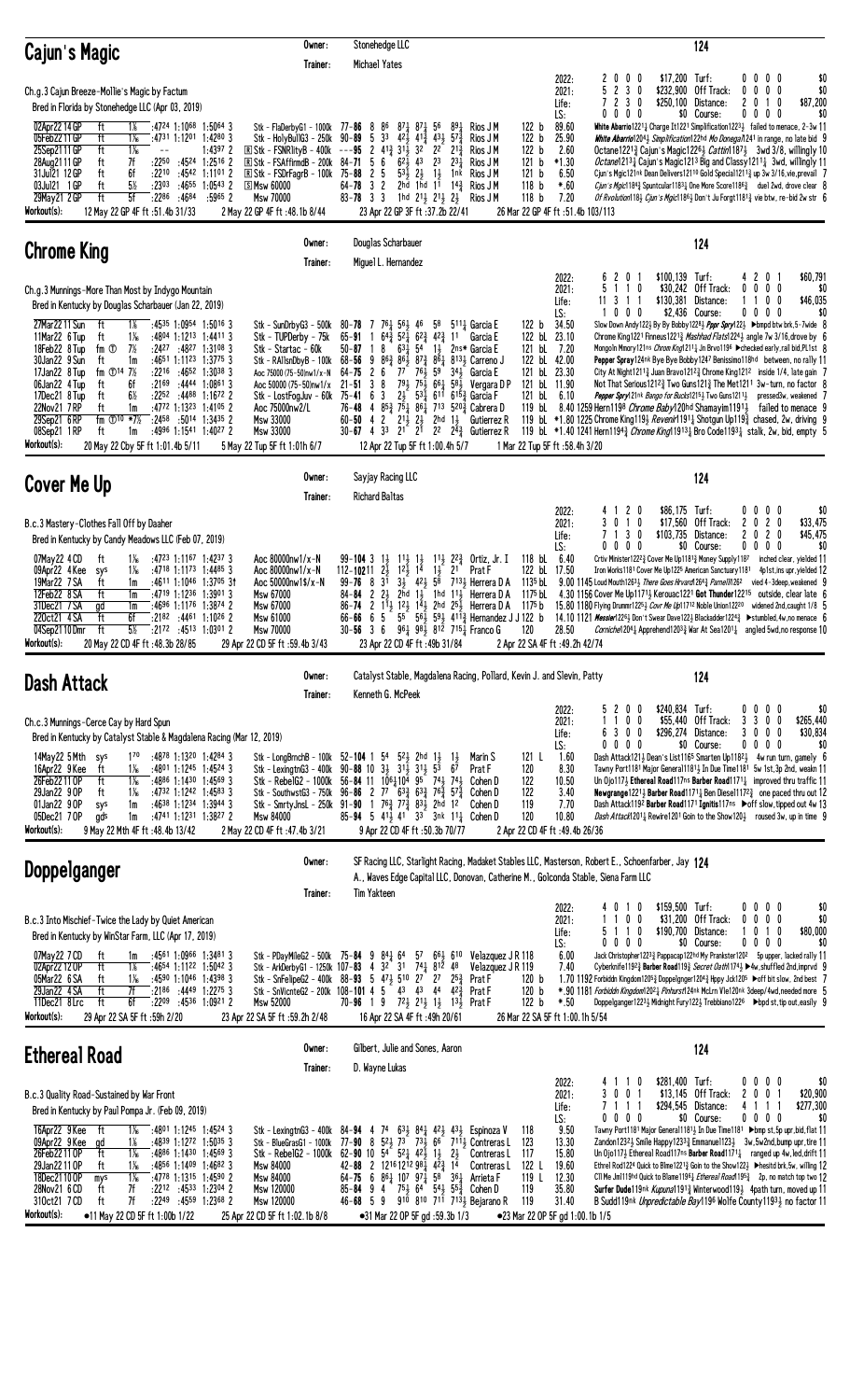| Fee1 the Fear                                                                                                                                                                                                                                                                                                                                                                                                                                                                                                                                                                                                                                                                                                                                                                                                                                                                                   | Owner:<br>Trainer:                                                                                                                                                                                                                                           | Forge Ahead Stables LLC<br>Austin Gustafson                                                                                                                                                                                                                                                                                                                                                                                                                                                                                                                                                                                                                                                                                                  |                                                                                                                                                                                                                                                                                                                                             | 124                                                                                                                                                                                                                                                                                                                                                                                                                                                                                                                                                                                                                                                                                                                                                                                                                                                                                                                                                                                                                                                                                                                                                                                                                                                    |
|-------------------------------------------------------------------------------------------------------------------------------------------------------------------------------------------------------------------------------------------------------------------------------------------------------------------------------------------------------------------------------------------------------------------------------------------------------------------------------------------------------------------------------------------------------------------------------------------------------------------------------------------------------------------------------------------------------------------------------------------------------------------------------------------------------------------------------------------------------------------------------------------------|--------------------------------------------------------------------------------------------------------------------------------------------------------------------------------------------------------------------------------------------------------------|----------------------------------------------------------------------------------------------------------------------------------------------------------------------------------------------------------------------------------------------------------------------------------------------------------------------------------------------------------------------------------------------------------------------------------------------------------------------------------------------------------------------------------------------------------------------------------------------------------------------------------------------------------------------------------------------------------------------------------------------|---------------------------------------------------------------------------------------------------------------------------------------------------------------------------------------------------------------------------------------------------------------------------------------------------------------------------------------------|--------------------------------------------------------------------------------------------------------------------------------------------------------------------------------------------------------------------------------------------------------------------------------------------------------------------------------------------------------------------------------------------------------------------------------------------------------------------------------------------------------------------------------------------------------------------------------------------------------------------------------------------------------------------------------------------------------------------------------------------------------------------------------------------------------------------------------------------------------------------------------------------------------------------------------------------------------------------------------------------------------------------------------------------------------------------------------------------------------------------------------------------------------------------------------------------------------------------------------------------------------|
| B.c.3 Honor Code-Fresh Feline by Kitten's Joy<br>Bred in Kentucky by Lazy F Ranch (Feb 16, 2019)<br>05Mar22 8Hou ft<br>$:22^{39}$ $:45^{53}$ 1:1013 31<br>6f<br>:5941 3<br>10Feb22 6Ded<br>ft<br>5f<br>:2202<br>:4587<br>ft<br>6f<br>23Nov21 4 Zia<br>$:2154$ $:4351$ $1:0930$ 2<br>ft<br>290ct21 8RP<br>7f<br>$:22^{11}$ $:45^{23}$ 1:2413 2<br>$:2199$ $:4511$ $1:1051$ 2<br>14Aug21 8Prm<br>ft<br>6f<br>20May 21 3 LS<br>ft<br>$4\frac{1}{2}$<br>$:5307$ 2<br>:2267<br>:4660<br>Workout(s):<br>15 May 22 LS 5F ft 1:06.3b 7/9                                                                                                                                                                                                                                                                                                                                                                | Alw 38000nw3/L<br>Aoc 75000-N<br>Stk - ZIAJuvnleB - 50k<br>Stk - ClvrTrevrB - 100k<br>Stk - PrGldJuvB - 100k<br>Msw 34000<br>8 May 22 LS 4F ft : 53.2b 44/53                                                                                                 | $2^{2}$<br>23<br>59-93<br>-2<br>$33\frac{1}{2}$ 33<br>3<br>32<br>86-91<br>2hd<br>$\frac{4}{3}$<br>16<br>$1\frac{1}{2}$<br>2hd 42 $33\frac{1}{4}$<br>$92 - 72$<br>$2\frac{1}{2}$<br>29<br>$95 - 65$<br>$\mathbf{3}$<br>3<br>$91 - 83$<br>2hd 1hd 16 12<br>$72 - 72$ 1 3<br>$1^2$ -- $1^2\frac{1}{2}$ $1^4\frac{1}{4}$ Luzzi L J<br>30 Apr 22 LS 5F ft 1:02.3b 17/31                                                                                                                                                                                                                                                                                                                                                                           | 2022:<br>2021:<br>Life:<br>LS:<br>1hd $12\frac{1}{2}$ Manrrique F J 116 L<br>$*.80$<br>118 L<br>4.80<br>Roman K<br>120 L<br>1.50<br>Luzzi L J<br>2hd $3^{11}$ , $5^{9}$ , Vazquez R A 121 L<br>Roman K<br>116 BL<br>21.60<br>118 L<br>23 Apr 22 LS 4F ft :51.1b 77/108                                                                      | \$31,200 Turf:<br>00<br>00<br>\$0<br>10<br>$\overline{c}$<br>0<br>\$87,140<br>Off Track:<br>$0\quad 0$<br>\$0<br>0<br>$^{\circ}$<br>3 1 1<br>\$118,340 Distance:<br>$0\quad 0$<br>\$0<br>0<br>0<br>6<br>\$0<br>\$20,340 Course:<br>$0\quad 0$<br>0<br>0<br>0<br>0<br>Feel the Fear11621 Philo Beddoe1164 Dial in for Lute1233 chased, 2w, driving 5<br>Simply Wicked118hd Feel the Fear1183 Chattalot11821<br>dueled, just missed :<br>Bye Bye Bobby 1181 $\frac{1}{2}$ Aquitni Arriv11201 $\frac{3}{4}$ Feel the Fer120 $\frac{3}{4}$ pace, weakened late 7<br>3.40 1187 El Pando12033 Revenir1172 Kentucky Bourbon11531 > stumble, hustled, tired 9<br>Fel th Fer1162 Americn Snctury 1163 Tengo Mis Ppeles 1211 dueled, kicked clear 10<br>$8.60$ 1168 Feel the Fear 1844 Knighted 11814 Pinky Ring Bling 118 $\frac{3}{4}$<br>dueled,rail, drew off 6                                                                                                                                                                                                                                                                                                                                                                                              |
| Fowler Blue                                                                                                                                                                                                                                                                                                                                                                                                                                                                                                                                                                                                                                                                                                                                                                                                                                                                                     | Owner:<br>Trainer:                                                                                                                                                                                                                                           | Branch, William A. and Hill, Arnold R.<br>Doug F. O'Neill                                                                                                                                                                                                                                                                                                                                                                                                                                                                                                                                                                                                                                                                                    |                                                                                                                                                                                                                                                                                                                                             | 124                                                                                                                                                                                                                                                                                                                                                                                                                                                                                                                                                                                                                                                                                                                                                                                                                                                                                                                                                                                                                                                                                                                                                                                                                                                    |
| Dk B/.g.3 Curlin to Mischief-Roses for Joni by Unusual Heat<br>Bred in California by William Branch & Arnold Hill (Apr 09, 2019)<br>08May22 3 SA<br>$:4778$ 1:1226 1:4445 3<br>ft<br>$1\%$<br>fm ①<br>:4755 1:1037 1:3412 3<br>17Apr22 3 SA<br>1m<br>27Mar22 11 Sun<br>1%<br>$:4535$ 1:0954 1:5016 3<br>ft<br>27Feb22 9 Sun<br>ft<br>$1\%$<br>$:4688$ 1:1056 1:4296 3<br>31Dec21 2 SA<br>gd<br>1m<br>$:4745$ 1:1205 1:3912 2<br>12Dec2111 Lrc<br>ft<br>:4792 1:1230<br>$1:3688$ 2<br>1m<br>28Nov21 8Dmr<br>ft<br>6f<br>$:22^{20}$ $:45^{72}$ 1:1197 2<br>31Jul21 3Dmr<br>fm $\mathbb{O}^{18}$ 1m<br>$:4876$ 1:1312 1:3705 2<br>:2217 :4618<br>:59002<br>13Jun21 6 SA<br>ft<br>5f<br>4%<br>16May21 1 SA<br>ft<br>$:22^{16}$ :4652<br>$:5333$ 2<br>Workout(s):<br>29 Apr 22 SA 4F ft :48.1h 8/31                                                                                                  | Aoc 100000nw1\$/x-N<br>③Aoc 50000nw1\$/x-N<br>Stk - SunDrbyG3 - 500k<br>Stk - MineBrDbyB - 100k<br>$SOC 50000 - N$<br>$\boxed{5}$ Stk - Kng Glrius B - 100k<br>SMc150000<br>Msw 70000<br><b>SMsw 61000</b><br>SMsw 61000<br>10 Apr 22 SA 4F ft : 49.2h 31/64 | 6 42 42<br>49<br>77-76<br>43<br>$51 - 87$<br>57<br>$42\frac{3}{7}$<br>541<br>510 47<br>4<br>$49\frac{1}{2}$<br>3<br>$66\overline{4}$ 781<br>$77 - 80$<br>$79\frac{1}{2}$ 47<br>$89\frac{1}{2}$<br>$69\frac{1}{2}$ 591 47 $\frac{1}{4}$<br>$71 - 82$<br>$87\frac{1}{2}$<br>$3\;\;42\bar{3}\;\;41\bar{3}$<br>$41\frac{1}{2}$ $21$ $16\frac{1}{2}$<br>71-80<br>$63\overline{1}$ 52 $\overline{1}$<br>$5^{2}$<br>46<br>471<br>7<br>$53 - 77$<br>3 <sub>4</sub><br>1hd 14<br>89-75<br>1hd<br>11<br>$62 - 47$ 2 $42$ $42$<br>$66$ $614$ $620\frac{3}{4}$ Cedillo A<br>5 <sub>3</sub><br>$43\frac{1}{2}$ $42\frac{1}{2}$ $33\frac{1}{2}$ $45$<br>72-70<br>3 1<br>90-83<br>2hd $-$ 2hd $32\frac{1}{2}$ Cedillo A<br>23 Mar 22 SA 4F ft: 48hg 2/26    | 2022:<br>2021:<br>Life:<br>LS:<br>510½ Herrera D A<br>120 bL<br>Maldonado E A 120 bL<br>48.30<br>Maldonado E A 122 b<br>17.40<br>Maldonado E A 121 bL<br>Maldonado E A 122 b<br>Maldonado E A 118 b<br>94.50<br>Herrera D A 1137 b<br>3.20<br>120 <sub>b</sub><br>15.60<br>Hernandez J J 122 b<br>122 b<br>16 Mar 22 SA 5F ft 1:02.1h 12/25 | \$35,184 Turf:<br>0 <sub>0</sub><br>20<br>$0\quad 0$<br>\$4,640<br>40<br>2 0 1<br>\$67,880 Off Track:<br>$0\quad0$<br>\$28,800<br>6<br>1<br>-1<br>0 <sub>1</sub><br>\$103,064<br>Distance:<br>20<br>$0\quad 0$<br>\$6,794<br>10<br>$\mathbf{2}$<br>$0\,0\,0\,0$<br>$0\,0\,0\,0$<br>\$0<br>\$0 Course:<br>19.90 1035 Armgnc12241 Hgh Conncton12221 Fst Drw Munnings12231 >bpd 4dp 1st, 3-4w 2nd 6<br>8.80 1050 Blly's Chrm1223 Jck Sixpck122hd Worse Read Sanchez122 <sup>2</sup> 2wd, ins, whittle gap 6<br>Slow Down Andy1221 By By Bobby12281 Pppr Spry1221 insd to 1/2, shift 3-4w 8<br>Stright Up G121 <sup>3</sup> Bye Bye Bobby 121 <sup>3</sup> Classic Moment 121 <sup>53</sup> angled out, evenly {<br>6.70 1089 Fowler Blue12261 Town Boy12213 King Apollo12213 angld 4w, inherited win 6<br>Straight Up G11733 Finneus12113 Fast Draw Munnings1172 4-5wd, 3-4wd, no bid 9<br>Fowler Blue1131 Heaven's Music12033 Vanisky12011 vie3dp/btw.ins.clr.hld 7<br>Mackinnon12013 <i>Il Capitano</i> 120 <sup>6</sup> Lookout Point120ns bp st, rank/pulld early 6<br>2.30 1070 Finneus122} Sauls Call1224} Mr. T's Thirsty122ns ▶bumped, checked start 8<br>1.80 1068 Thirsty Always122nk Aspen Shade12221 Fowler Blue1223 duel inside, flattened 6 |
| Got Thunder                                                                                                                                                                                                                                                                                                                                                                                                                                                                                                                                                                                                                                                                                                                                                                                                                                                                                     | Owner:<br>Trainer:                                                                                                                                                                                                                                           | Talla Racing LLC and West Point Thoroughbreds<br>John W. Sadler                                                                                                                                                                                                                                                                                                                                                                                                                                                                                                                                                                                                                                                                              |                                                                                                                                                                                                                                                                                                                                             | 124                                                                                                                                                                                                                                                                                                                                                                                                                                                                                                                                                                                                                                                                                                                                                                                                                                                                                                                                                                                                                                                                                                                                                                                                                                                    |
| Gr/ro.c.3 Arrogate-Ask the Question by Silver Deputy<br>Bred in Kentucky by Calumet Farm (May 15, 2019)<br>17Apr22 4 SA<br>ft<br>1‰<br>:4726 1:1167 1:4498 31<br>05Mar22 7 SA<br>fm ①<br>$:4758$ 1:1267 1:3669 3<br>1m<br>12Feb22 8 SA<br>ft<br>$:4719$ 1:1236 1:3901 3<br>1m<br>31Dec21 6 SA<br>gd<br>6½<br>$:22^{11}$ $:45^{18}$ 1:1752 2<br>28Nov21 4Dmr<br>ft<br>6f<br>: 22 : 4482 1:1025 2<br>Workout(s):<br>13 May 22 SA 5F ft 1:00.4h 5/12                                                                                                                                                                                                                                                                                                                                                                                                                                               | Msw 67000<br>Msw 67000<br>Msw 67000<br>Msw 67000<br><b>Msw 70000</b><br>6 May 22 SA 5F ft 1:01.1h 9/21                                                                                                                                                       | 31 <sub>2</sub> 31 <sub>2</sub> 3nk 1hd 1 <sub>3</sub><br>$91 - 88 = 5$<br>$85 - 73$<br>$\overline{1}$<br>2hd 21 1hd 32<br>643<br>3 32 <sup>1</sup> / <sub>2</sub> 34 42 <sup>1</sup> / <sub>2</sub> 35 32 <sup>1</sup> / <sub>2</sub> Prat F<br>$71 - 80$<br>6 5 31 31 22 3 $25\frac{1}{4}$ Prat F<br>$91 - 76$<br>96-85 3 3 2hd $2\frac{1}{2}$ $2^{1}\frac{1}{2}$ $2^{1}\frac{1}{2}$ Prat F<br>29 Apr 22 SA 4F ft : 48.2h 11/31                                                                                                                                                                                                                                                                                                            | 2022:<br>2021:<br>Life:<br>LS:<br>Espinoza V<br>118 bL<br>Prat F<br>122 L<br>122 L<br>122<br>120<br>*1.90<br>9 Apr 22 SA 5F ft :58.3h 2/22                                                                                                                                                                                                  | \$48,740 Turf:<br>0 <sub>1</sub><br>0<br>$0\quad 0$<br>\$500<br>2020<br>\$27,400<br>Off Track:<br>0 1 0<br>\$13,400<br>2 <sub>1</sub><br>\$76,140<br>Distance:<br>0 <sub>0</sub><br>\$40,200<br>1 1<br>5<br>$0\ 0\ 0\ 0$<br>\$0 Course:<br>$0\,0\,0\,0$<br>\$0<br>*2.40 1222 Got Thunder1183 Go Joe Won1201 Balladeer1131 >bpd st, bid 3-4w, best 7<br>*1.00 1229 <i>War At Sea</i> 1223 Baldoro122hd Lil Bro Coop1221 bid 2wd, led 1/4, weaknd 8<br>$*$ .40 1213 Cover Me Up11713 Kerouac1221 Got Thunder12215 2-3w turns, late effort 6<br>*.70 1206 Wharton12251 Got Thunder12213 Armagnac12251 > brk in, bpd, bid 3dp trn 6<br><b>Newgrange</b> 1201 <sub>3</sub> Got Thunder1201 <sub>3</sub> Godsend120 <sub>3</sub> vied inside, stayed on 7                                                                                                                                                                                                                                                                                                                                                                                                                                                                                                    |
| High Connection                                                                                                                                                                                                                                                                                                                                                                                                                                                                                                                                                                                                                                                                                                                                                                                                                                                                                 | Owner:<br>Trainer:                                                                                                                                                                                                                                           | HRH Prince Sultan Bin Mishal Al Saud<br>Sean McCarthy                                                                                                                                                                                                                                                                                                                                                                                                                                                                                                                                                                                                                                                                                        |                                                                                                                                                                                                                                                                                                                                             | 124                                                                                                                                                                                                                                                                                                                                                                                                                                                                                                                                                                                                                                                                                                                                                                                                                                                                                                                                                                                                                                                                                                                                                                                                                                                    |
| Ch.c.3 Connect-Forest Legend by Forest Camp<br>Bred in Kentucky by G. Watts Humphrey Jr. (Apr 10, 2019)<br>08May22 3 SA<br>$1\frac{1}{6}$ :4778 1:1226 1:4445 3<br>ft<br>26Mar22 2 SA<br>6½<br>:2186 :4496 1:1648 31<br>ft<br>Workout(s):<br>1 May 22 SA 4F ft : 47.4h 9/74                                                                                                                                                                                                                                                                                                                                                                                                                                                                                                                                                                                                                     | Msw 67000<br>●25 Apr 22 SA 6F ft 1:11.2h 1/5                                                                                                                                                                                                                 | $118 - 108$ 1 4<br>17 Apr 22 SA 5F ft 1:00.2h 8/48                                                                                                                                                                                                                                                                                                                                                                                                                                                                                                                                                                                                                                                                                           | 2022:<br>2021:<br>Life:<br>LS:<br>10 Apr 22 SA 4F ft :47.2h 3/64                                                                                                                                                                                                                                                                            | \$54,000 Turf:<br>$0\quad 0$<br>\$0<br>$1\quad0$<br>00<br>- 1<br>\$0 Off Track:<br>$0\quad0$<br>$0\ 0\ 0\ 0$<br>\$0<br>0<br>$\mathbf 0$<br>Distance:<br>-1<br>\$13,800<br>2<br>110<br>\$54,000<br>0<br>$1\quad0$<br>00<br>0 <sub>0</sub><br>\$0 Course:<br>$0\quad0$<br>\$0<br>00<br>Aoc 100000nw1\$/x-N 81-86 5 21 21 23 241 Hernandez J J 122 bL *.70 1162 Amanc12241 Hgh Connction12221 Fst Drw Munnings12231 > stmbl bit,bpd 3dp 1st 6<br>$1\frac{1}{2}$ $1\frac{1}{2}$ 13 110 Velazquez J R 118 bL 1.40 1187 High Connection11810 Pioneering Papa1182 <i>B Dawk</i> 113nk shook free, ridden out 6                                                                                                                                                                                                                                                                                                                                                                                                                                                                                                                                                                                                                                                |
| Highland Ghost                                                                                                                                                                                                                                                                                                                                                                                                                                                                                                                                                                                                                                                                                                                                                                                                                                                                                  | Owner:<br>Trainer:                                                                                                                                                                                                                                           | Highland Yard LLC<br>0. J. Jauregui                                                                                                                                                                                                                                                                                                                                                                                                                                                                                                                                                                                                                                                                                                          |                                                                                                                                                                                                                                                                                                                                             | 124                                                                                                                                                                                                                                                                                                                                                                                                                                                                                                                                                                                                                                                                                                                                                                                                                                                                                                                                                                                                                                                                                                                                                                                                                                                    |
| Ch.c.3 Shaman Ghost-Wee Highland Lass by Include<br>Bred in California by Highland Yard, LLC (Mar 30, 2019)<br>$01$ May 22 $5$ GG<br>fm ①<br>$:4868$ 1:1270 1:3728 3<br>1m<br>$:22^{62}$ $:45^{50}$ 1:0940 3<br>18Mar22 9 SA<br>fm $\mathbb{D}^{30}$ 6f<br>18Feb22 8 GG<br>5½<br>$:2149$ $:4492$ $1:0354$ 3<br>ft ⊗<br>15Jan22 3 SA<br>ft<br>$1\%$<br>:4801 1:1352 1:4699 3<br>5%<br>31Dec21 5 GG<br>ft $\otimes$<br>$:21^{63}$ $:45^{57}$ 1:0429 2<br>fm <sup>①</sup><br>5f<br>$:5747$ 2<br>11Dec21 6 GG<br>:2142:4529<br>6f<br>13Nov21 7 GG<br>ft ◈<br>$:22^{58}$ $:45^{53}$ 1:1151 2<br>ft Ø<br>06Nov21 4 GG<br>:4826 1:1315 1:3898 2<br>1m<br>$5\%$<br>10Jul21 8 Pln<br>ft<br>$:2155$ $:4566$ $1:0440$ 2<br>5f<br>$:2354$ $:4790$ $:5973$ 2<br>19Jun21 4 Pln<br>ft<br>Workout(s):<br>15 May 22 GG ◈ 5F ft 1:02.2h 35/60 24 Apr 22 GG ◈ 5F ft 1:01.4h 33/72 16 Apr 22 GG ◈ 5F ft :59.3h 5/70 | S Stk - SikySulvnB - 75k<br>Aoc 100000nw1\$/x<br>Aoc 50000nw1\$/x-N<br>$\boxed{\text{S}}$ Stk - CalCupDbyB - 200k<br>Aoc 50000nw1\$/x-N<br>Aoc 50000nw1\$/x<br>Stk - GldnNuggtB - 50k<br>Aoc 50000nw1\$/x-N<br>Stk - EvrttNevnB - 75k 106-65<br>Msw 26000    | 76-89<br>2 <sup>1</sup><br>2}<br>2 <sup>1</sup><br>4<br>321<br>6<br>21<br>21<br>3 <sup>1</sup><br>81-95<br>$1\frac{1}{2}$<br>$1\frac{1}{2}$<br>105-88<br>41<br>80-4<br>$1\frac{1}{2}$<br>$2\frac{1}{2}$<br>410 $644\frac{3}{4}$ Prat F<br>$1\frac{1}{2}$<br>$2\overline{2}$<br>7 <sub>2</sub><br>$2\frac{1}{2}$<br>99-85<br>1hd 12<br>$77 - 78$<br>$2\frac{1}{2}$<br>$3\frac{1}{3}$<br>$2\frac{1}{2}$<br>33<br>$\overline{1}$<br>4<br>4 <sub>2</sub><br>71-62<br>$4^4$ $4^3$<br>83-72 5 3 <sup>1</sup> / <sub>2</sub> 4 <sup>2</sup> / <sub>2</sub> 5 <sup>4</sup> 3 <sup>6</sup> 3 <sup>7</sup> / <sub>4</sub> Rivera S<br>$1 \t3 \t3^{11} \t4^{12} \t5^{3}$<br>663<br>$30 - 54$ 5 1 1 <sup>1</sup> 1 <sup>1</sup> 11 1 <sup>3</sup> Frey K | 2022:<br>2021:<br>Life:<br>LS:<br>1hd 2ns Antongeorgi III W 120<br>Cedillo A<br>122 L<br>$11\frac{1}{2}$ 12 $\frac{1}{4}$ Antongeorgi III W 124 L<br>124<br>Antongeorgi III W 118<br>1hd 2ns Antongeorgi III W 118<br>122<br>Rivera S<br>120<br>121<br>Orozco I<br>31.80<br>120<br>$*.80$<br>10 Apr 22 GG $\otimes$ 7F ft 1:29h 1/1         | \$53,944 Turf:<br>3021<br>\$33,824<br>1 <sub>1</sub><br>7221<br>\$69,506 Off Track:<br>$0\,0\,0\,0$<br>\$0<br>11 3 3 2<br>\$123,450 Distance:<br>$0\ 0\ 0$<br>\$4,000<br>-1<br>$0\,0\,0\,0$<br>\$0 Course:<br>$0\,0\,0\,0$<br>\$0<br>2.10 1024 Roy1 'n Rndo120ns Highlnd Ghost12011 Wors Rd Snchz12011 stlkd, all out, nailed 5<br>15.90 1000 Bochombo1221 3 Smgglr's Run1221 }Hghlnd Ghost122ns >brushed 3/16, bid 3deep 8<br>4.40 1014 Highland Ghost12421 Mob Boss120hd Tizlightning12231 hustled, kicked clear 7<br>11.60 1028 Fst Drw Munnings124nk Stright Up G12431 Finneus12417 headed 3/8, tired, eased 6<br>12.50 1026 Highlnd Ghost118 <sup>2</sup> Cowboy Chrli120 <sup>2</sup> & Tolonisito120hd<br>prssd 2w, wore down foe<br>36.40 1040 Lov'em N Leve'em118ns Highlnd Ghost118} Unrptured120} prss 2w, game, nailed 8<br>13.00 1006 Dr Pescado1223 Stanford Bay1223 C'Mon Man1222 $\frac{3}{4}$ chsd 4w, no late kick 5<br>11.50 999 Il Cpitno1201 As Amtter of Fct11961 Highland Ghost12011 stlk 3w, no late rally 7<br>Thirsty Always12043 Drinking Again1203 Hijo Galante1201 chsd 2w, weakened 9<br>Highland Ghost12033 Crystal Bandit12031 Stay Lit1203 pace, 3w, drew clear 5                                                     |
| Hopper                                                                                                                                                                                                                                                                                                                                                                                                                                                                                                                                                                                                                                                                                                                                                                                                                                                                                          | Owner:<br>Trainer:                                                                                                                                                                                                                                           | Lanni Bloodstock, Madaket Stables LLC and SF Racing LLC<br>Sean McCarthy                                                                                                                                                                                                                                                                                                                                                                                                                                                                                                                                                                                                                                                                     |                                                                                                                                                                                                                                                                                                                                             | 124                                                                                                                                                                                                                                                                                                                                                                                                                                                                                                                                                                                                                                                                                                                                                                                                                                                                                                                                                                                                                                                                                                                                                                                                                                                    |
| Dk B/.c.3 Declaration of War-Irridescence (SAF) by Caesour<br>Bred in Kentucky by Green Lantern Stables, LLC (May 08, 2019)<br>:2197 :4495 1:2360 31<br>07May22 8 SA<br>7f<br>ft<br>25Feb22 8 SA<br>fm $\overline{0}$<br>6f<br>$:21^{85}$ $:44^{38}$ 1:0780 3<br>Workout(s):<br>1 May 22 SA 4F ft : 47.4h 9/74                                                                                                                                                                                                                                                                                                                                                                                                                                                                                                                                                                                  | Msw 67000<br>Msw 67000<br>•25 Apr 22 SA 6F ft 1:11.2h 1/5                                                                                                                                                                                                    | $3\frac{1}{2}$<br>$117 - 95$ 9 4<br>17 Apr 22 SA 5F ft 1:00.3h 10/48                                                                                                                                                                                                                                                                                                                                                                                                                                                                                                                                                                                                                                                                         | 2022:<br>2021:<br>Life:<br>LS:<br>9 Apr 22 SA 4F ft: 49.4h 32/43                                                                                                                                                                                                                                                                            | \$40,700 Turf:<br>\$500<br>0 <sub>0</sub><br>$0\quad 0$<br>2<br>10<br>\$0 Off Track:<br>$0\,0\,0\,0$<br>0000<br>\$0<br>0 <sub>0</sub><br>\$40,700 Distance:<br>$0\ 0\ 0$<br>\$0<br>2<br>0<br>$\overline{1}$<br>$0\quad 0$<br>\$0 Course:<br>$0\,0\,0\,0$<br>\$0<br>00<br>1hd $1^2$ $1^2$ Hernandez J J 118 bl 2.10 1218 Hopper118 <sup>2</sup> $_4$ Hero Status120 <sup>7</sup> $_2$ Pioneering Papa118 <sup>ns</sup> vied 5-4deep, clear trn 9<br>103-90 4 8 631 42 55 671 Maldonado E A 122 bL 8.70 1246 Mo Gold12211 Beef Minslow12223 Admiral Halsey12223 >blxslw/bpd.bpd btw trn 9                                                                                                                                                                                                                                                                                                                                                                                                                                                                                                                                                                                                                                                                |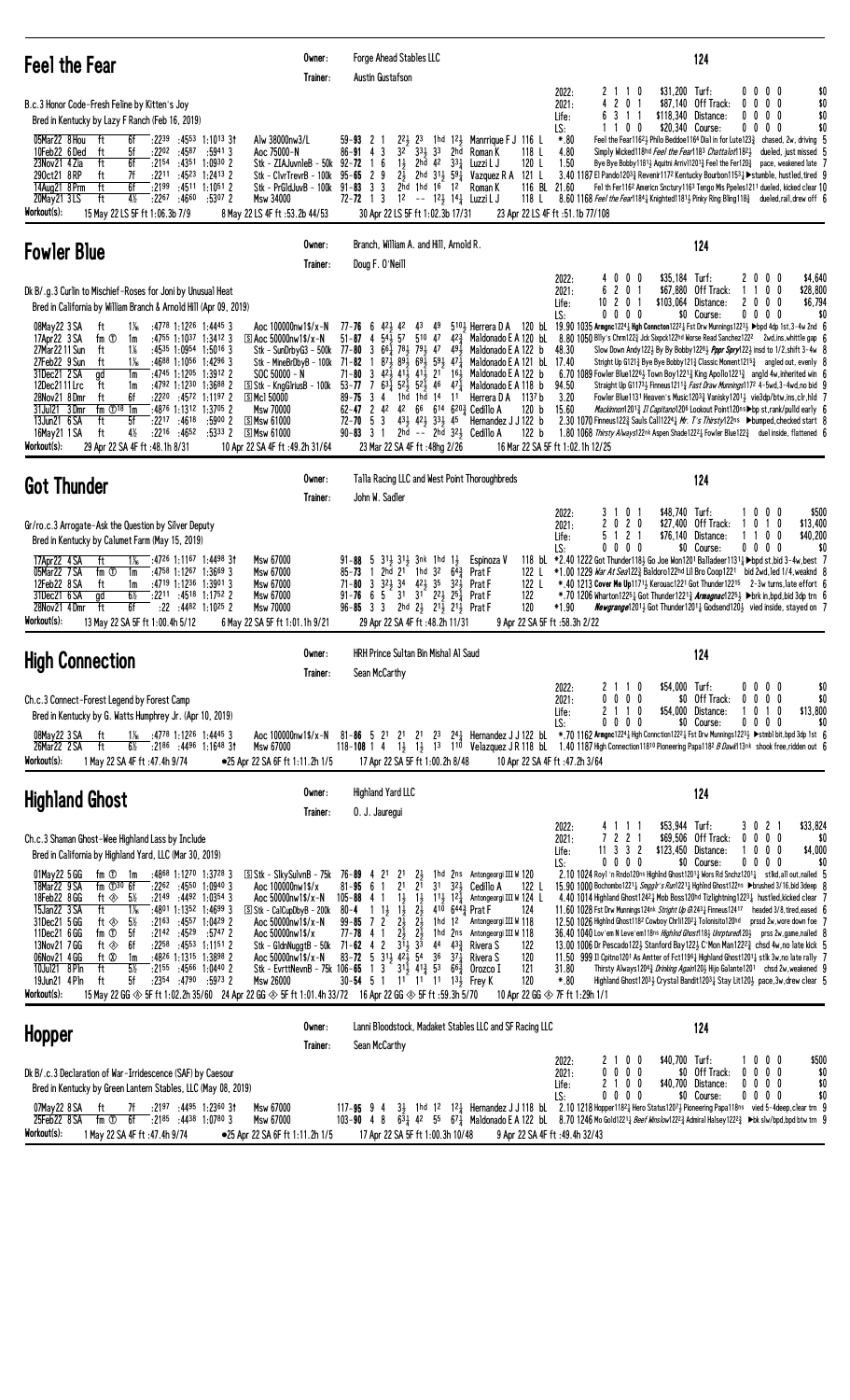| <b>Ignitis</b>                                                                                                                                                                                                                                                                                                                                                                                                                                                                                                                                                                                                   | Owner:<br>Trainer:                                                                                                                                                                                                                                                                         | Holy Cow Stable, LLC<br>D. Wayne Lukas                                                                                                                                                                                                                                                                                                                                                                                                                                                                                                                                                                                                                                                                                                     |                                                                                                                                                                                                                                                                                                                                                           | 124                                                                                                                                                                                                                                                                                                                                                                                                                                                                                                                                                                                                                                                                                                                                                                                                                                                                                                        |
|------------------------------------------------------------------------------------------------------------------------------------------------------------------------------------------------------------------------------------------------------------------------------------------------------------------------------------------------------------------------------------------------------------------------------------------------------------------------------------------------------------------------------------------------------------------------------------------------------------------|--------------------------------------------------------------------------------------------------------------------------------------------------------------------------------------------------------------------------------------------------------------------------------------------|--------------------------------------------------------------------------------------------------------------------------------------------------------------------------------------------------------------------------------------------------------------------------------------------------------------------------------------------------------------------------------------------------------------------------------------------------------------------------------------------------------------------------------------------------------------------------------------------------------------------------------------------------------------------------------------------------------------------------------------------|-----------------------------------------------------------------------------------------------------------------------------------------------------------------------------------------------------------------------------------------------------------------------------------------------------------------------------------------------------------|------------------------------------------------------------------------------------------------------------------------------------------------------------------------------------------------------------------------------------------------------------------------------------------------------------------------------------------------------------------------------------------------------------------------------------------------------------------------------------------------------------------------------------------------------------------------------------------------------------------------------------------------------------------------------------------------------------------------------------------------------------------------------------------------------------------------------------------------------------------------------------------------------------|
| Dk B/.c.3 Nyguist-Zaharias by Grand Slam<br>Bred in Kentucky by Nesco II Limited (Feb 08, 2019)                                                                                                                                                                                                                                                                                                                                                                                                                                                                                                                  |                                                                                                                                                                                                                                                                                            |                                                                                                                                                                                                                                                                                                                                                                                                                                                                                                                                                                                                                                                                                                                                            | 2022:<br>2021:<br>Life:<br>LS:                                                                                                                                                                                                                                                                                                                            | $$64.615$ Turf:<br>0<br>0<br>\$5,100<br>0<br>1 <sub>2</sub><br>6<br>$122$<br>\$31,272<br>6<br>Off Track:<br>0<br>\$90,400<br>3<br>0<br>3<br>Distance:<br>3<br>$\overline{\mathbf{c}}$<br>\$24,143<br>12<br>\$155,015<br>0<br>0<br>-1<br>-4<br>$0\,0\,0$<br>\$0<br>$0\,0\,0\,0$<br>\$0 Course:<br>0                                                                                                                                                                                                                                                                                                                                                                                                                                                                                                                                                                                                         |
| $:45^{13}$ 1:1660 3<br>07May22 2 CD<br>6½<br>:2217<br>wt<br>7f<br>:2255<br>:4597 1:2298 3<br>08Apr22 7 Kee<br>wf<br>25Mar22 4 OP<br>ft<br>6f<br>:2235<br>:4554 1:0944 3<br>26Feb22 70P<br>$1\%$<br>:4842 1:1351 1:4545 3<br>ft<br>:4732 1:1242 1:4583 3<br>29Jan22 9 OP<br>$1\%$<br>ft<br>01Jan22 9 OP<br>:4638 1:1234 1:3944 3<br>sys<br>1m<br>27Nov21 9 CD<br>ft<br>$6\%$<br>:2296 :4601 1:1682 2<br>7f<br>ft<br>:2271:4620<br>140ct21 6 Kee<br>23Sep21 6 CD<br>ft<br>$1\%$<br>$:4938$ 1:1463 1:4483 2<br>7f<br>04Sep21 2Elp<br>ft<br>:2233<br>:4510 1:2348 2<br>Workout(s):<br>17 May 22 CD 4F ft: 48.2b 3/28 | Aoc 80000nw1/x-N<br>Stk - LafayetteB - 400k<br>Aoc $100000 \text{nw} 1$ \$/x-N<br>Aoc 80000 $nw1$ \$/ $x - N$<br>Stk - SouthwstG3 - 750k<br>Stk – SmrtyJnsL – 250k<br>Stk - LvlyShvlyB - 200k<br>1:2421 2<br><b>Msw 84000</b><br>Msw 120000<br>Msw 51000<br>1 May 22 CD 4F my :51.2b 37/42 | $88 - 67$ 5<br>$53\frac{1}{2}$ 76 $\frac{1}{2}$ 89<br>-1<br>$81 - 78$ 11 2<br>$72\frac{3}{4}$ $74\frac{1}{2}$<br>99<br>913<br>64<br>$63\overline{1}$<br>36<br>$41 - 86$<br>2 <sub>6</sub><br>2 <sup>4</sup><br>$53\frac{1}{4}$ $52\frac{1}{2}$ $2\frac{1}{2}$<br>32<br>35<br>$70 - 85$<br>6<br>$95\frac{3}{4}$ $85\frac{1}{4}$ 10 <sup>16</sup> 11 <sup>24</sup> Contreras L<br>910<br>$89 - 60$<br>7<br>$88 - 85$<br>5 $86\frac{3}{4}$ $88\frac{3}{4}$ 72<br>$62\frac{1}{4}33$<br>$67\frac{1}{2}$ 610 69 661<br>$36 - 84$ 4 4<br>$63\overline{3}$ 32 $\overline{3}$ 11<br>60-79<br>15<br>81<br>$57 - 79$ 3 11<br>1hd 1hd 1hd $34\frac{1}{4}$<br>$67 - 67$ 3 1<br>$2\frac{1}{2}$ 2hd 2hd $2\frac{1}{2}$<br>24 Apr 22 CD 4F ft :48.1b 15/58 | 118 bL 16.30<br>$913\frac{1}{4}$ Saez L<br>118 <sub>b</sub><br>53.00<br>Contreras L<br>118 bL<br>6.30<br>Contreras L<br>117 bL<br>7.10<br>Contreras L<br>35.80<br>-117<br>31.30<br>117<br>Contreras L<br>122<br>9.00<br>Bejarano R<br>119<br>2.80<br>Bejarano R<br>119<br>5.60<br>Bejarano R<br>119<br>2.70<br>Murrill M<br>17 Apr 22 CD 4F ft: 49b 26/52 | Surfer Dude1184 Osbourne118nk Unpredictable Bay11833 2-3path turn, tired 10<br>Old Homestead1183 <sub>2</sub> Surfer Dude1181 Osbourne1181 7p into lane, thru 1/2 12<br>Cogburn1184 Ignitis118nk B Sudd118nk<br>2p, determined 2nd 7<br>Call Me Jama1120 <sup>21</sup> 4 Great Escape117 <sup>23</sup> 4 Ignitis117 <sup>13</sup> 4 4w 1st, bid, flattened 6<br><b>Newgrange</b> 12213 Barber Road1171 $\frac{1}{4}$ Ben Diese11172 $\frac{3}{4}$ no speed, did not fire 12<br>Dash Attack1192 Barber Road1171 Ignitis117ns ▶ fanned 6w 1/4,up 3rd 13<br>Tejano Twist122 $\frac{1}{2}$ Barber Road1221 $\frac{3}{4}$ Cool Papa G1221 $\frac{1}{2}$ trailed throughout 6<br>Ignitis1195 Almanzo1194 $\frac{1}{4}$ Malibu Mike119nk chased 2-3 wd, drew off 10<br>Rattle N Roll 193 Ten Gauge 11911 Ignitis 1931 2p1st, 3p upr, faltered 10<br>Mac's Time1193 Ignitis11911 Gunoe119nk bid, kept at bay str 5 |
| Joe                                                                                                                                                                                                                                                                                                                                                                                                                                                                                                                                                                                                              | Owner:<br>Trainer:                                                                                                                                                                                                                                                                         | The Elkstone Group, LLC (Stuart Grant)<br>Michael J. Trombetta                                                                                                                                                                                                                                                                                                                                                                                                                                                                                                                                                                                                                                                                             |                                                                                                                                                                                                                                                                                                                                                           | 124                                                                                                                                                                                                                                                                                                                                                                                                                                                                                                                                                                                                                                                                                                                                                                                                                                                                                                        |
| B.c.3 Declaration of War-Battle Bridge by Arch<br>Bred in Maryland by The Elkstone Group LLC (Apr 09, 2019)<br>16Apr22 9Lrl<br>ft<br>1%<br>$:4963$ 1:1458 1:5230 3<br>19Mar22 10 Lr1<br>ft<br>:4759 1:1280 1:4680 3<br>1‰<br>ft<br>$1\%$<br>$:4752$ 1:1277 1:4566 3<br>23Jan22 4 Lrl<br>18Dec21 8Lrl<br>ft<br>7f<br>:2302 :4726<br>21Nov21 3 Lrl<br>ft<br>$:4785$ 1:1257 1:3667 2<br>1m<br>$5\%$<br>240ct21 3 Lrl<br>$:22^{82}$ $:45^{23}$ 1:0263 2<br>fm ①<br>Workout(s):<br>•16 May 22 Lrl 4F ft :48.4b 1/8                                                                                                    | Stk - FdrcoTesoB - 125k<br>Stk - PrivatTrmB - 100k<br>Aoc 62500nw1/x-N<br>$1:2563$ 2<br>$\overline{R}$ Stk - MdJvnlChB - 100k<br>Msw 54050<br>Msw 54970<br>10 May 22 Lr1 5F ft 1:01b 6/26                                                                                                  | 2 <sup>1</sup><br>82-100 4<br>95-90 6 45 $\frac{1}{2}$ 36 $\frac{1}{2}$ 45 $\frac{1}{2}$ 21 $\frac{1}{2}$ 21 $\frac{3}{4}$<br>$53\frac{1}{2}$ 4 <sup>2</sup> 3 <sup>3</sup> 11 <sup>1</sup> / <sub>2</sub> 1 <sup>2</sup> / <sub>3</sub><br>$90 - 81$<br>$104\frac{1}{2}83\frac{1}{2}21\frac{1}{2}11\frac{1}{2}$<br>$83 - 83$ 11 7<br>64-80<br>- 6<br>2 <sup>1</sup><br>2 <sup>1</sup><br>$11 \quad 12 \quad 13\frac{1}{2}$<br>$36 - 73$ 3 4<br>55<br>58<br>2 May 22 Lr1 4F gd: 49b 3/8                                                                                                                                                                                                                                                    | 2022:<br>2021:<br>Life:<br>LS:<br>2hd 1hd 123 1hd Carrasco VR 118 L<br>Carrasco V R 118 L<br>Carrasco V R 121 L<br>Carrasco VR 122<br>Carrasco V R 122<br>58 53 $\frac{1}{2}$ Carrasco V R 122<br>10 Apr 22 Lr1 4F ft: 48.4b 16/78                                                                                                                        | \$134,744<br>Turf:<br>0 <sub>0</sub><br>\$1,840<br>-2<br>0<br>0<br>-1<br>3 2 0 0<br>\$93,580<br>Off Track:<br>$0\ 0\ 0$<br>0<br>\$0<br>2 <sub>1</sub><br>\$59,744<br>\$228,324<br>Distance:<br>6<br>4<br>-1<br>0<br>-1<br>0<br>$0\ 0\ 0$<br>\$0 Course:<br>\$0<br>0<br>0000<br>*1.40 1131 Joe118hd Mr Jefferson1185 Shake Em Loose1241 ▶bmp brk,3w,headed 1/16 9<br>$*1.00$ 1146 Shake Em Loose1181 $\frac{3}{4}$ Joe118 <sup>6</sup> Local Motive1242 $\frac{1}{4}$ ins, 4w1/4, willingly<br>*.40 1218 Joe12121 Shady Munni12121 Mr. Mox1217 $\frac{3}{4}$ rate ins, mv btw, drvng 6<br>3.50 1180 Joe12213 Alottahope1223 Coastal Mission122ns off duel, 4-6w trp, drvg 12<br>*1.30 1184 <i>Joe</i> 12234 Caminero122nk Off Course12233 stalk,took over1/4,clr 7<br>7.10 1139 Radical Right1223 He Gone1221 Undercover Kitty122nk bmpd brk, inside turn 9                                                 |
| <b>Keys Included</b>                                                                                                                                                                                                                                                                                                                                                                                                                                                                                                                                                                                             | Owner:<br>Trainer:                                                                                                                                                                                                                                                                         | Bammm Stables, LLC<br>Sarah Nicole Davidson                                                                                                                                                                                                                                                                                                                                                                                                                                                                                                                                                                                                                                                                                                |                                                                                                                                                                                                                                                                                                                                                           | 124                                                                                                                                                                                                                                                                                                                                                                                                                                                                                                                                                                                                                                                                                                                                                                                                                                                                                                        |
| B.g.3 Include-Pearl Keys by Bernstein<br>Bred in Louisiana by Whitney Joseph Zeringue (Feb 15, 2019)<br>23Apr22 6 Evd<br>:4818 1:1309 1:3974 3†<br>ft<br>1m<br>23Mar22 7 FG<br>ft Ø<br>170<br>$:4735$ 1:1298<br>$1\%$<br>26Feb22 4FG<br>$:4973$ 1:1505<br>fm ①<br>11Feb22 8FG<br>$:2295$ $:4798$ 1:0648 3<br>fm $\Phi$ <sup>24</sup> *5 <sup>1</sup> / <sub>2</sub><br>17Jan22 7 FG<br>ad $\Phi^{27}$ *5%<br>:2274 :4814 1:0702 3<br>Workout(s):<br>14 May 22 LS 5F ft 1:05.0b 20/23                                                                                                                             | Alw 24000nw2/L<br>$1:4368$ 3<br>Mcl 50000 (50-40)<br>1:46523<br>Mc1 50000 (50-40)<br><b>Msw 46000</b><br><b>Msw 46000</b><br>7 May 22 LS 4F ft: 49.2b 18/53                                                                                                                                | $1\frac{1}{2}$<br>$1\frac{1}{2}$<br>2 <sup>1</sup><br>76-68<br>1hd 2hd 2hd 2hd 1½<br>$80 - 80$<br>2<br>53<br>53 55<br>$73 - 54$ 5<br>$5^{2\frac{3}{4}}$ 76<br>4<br>66<br>70-66<br>4<br>$23 - 65$ 2 7 712 710 79<br>13 Apr 22 Evd 5F ft 1:04.2b 6/10                                                                                                                                                                                                                                                                                                                                                                                                                                                                                        | 2022:<br>2021:<br>Life:<br>LS:<br>$32$ $\frac{1}{2}$ 36 $\frac{1}{4}$ Stokes J<br>113L<br>*2.00<br>Pedroza, Jr. M 119 L<br>21.50<br>57 7 <sup>14</sup> Pedroza, Jr. M 117 L<br>13.50<br>$63\frac{1}{4}$ Sanjur S<br>30.90<br>119 L<br>118 bfL 13.20<br>$63\frac{1}{2}$ Sanjur S<br>13 Mar 22 FG 4F ft :50.1b 61/108                                       | 0 <sub>1</sub><br>$$17.040$ Turf:<br>00<br>\$0<br>51<br>3<br>$\bf{0}$<br>0<br>$0\,0\,0$<br>\$0<br>Off Track:<br>0 <sub>0</sub><br>\$0<br>$\mathbf{0}$<br>0 <sub>1</sub><br>0 <sub>0</sub><br>\$0<br>51<br>\$17,040 Distance:<br>0<br>\$0<br>$0\ 0\ 0$<br>\$0 Course:<br>$0\ 0\ 0$<br>0<br>0<br>Chief Cheetah1202 $\frac{3}{4}$ Gunner Paul1203 $\frac{1}{2}$ Keys Included113 $\frac{1}{2}$ no match for top two 7<br>Keys Included119½ Lord Zed1224½ Tricolour1221½ vied ins, long duel 8<br>Uninvitd Gust1205 Gut Feeling1201 Rule the Empire1204 chased 4 wide, weakened 7<br>Midnight Hurricn122 $\frac{1}{2}$ Shrp Doubl Edg122hd Lve Proud1221 $\frac{1}{2}$ ins, falterd, no factor 9<br>Holy City1201 Lord Zed120hd Lapis Lazuli120nk > brushd gate/slow start 7                                                                                                                                   |
| <b>King Ottoman</b>                                                                                                                                                                                                                                                                                                                                                                                                                                                                                                                                                                                              | Owner:<br>Trainer:                                                                                                                                                                                                                                                                         | Three Chimneys Farm<br>Steven M. Asmussen                                                                                                                                                                                                                                                                                                                                                                                                                                                                                                                                                                                                                                                                                                  |                                                                                                                                                                                                                                                                                                                                                           | 124                                                                                                                                                                                                                                                                                                                                                                                                                                                                                                                                                                                                                                                                                                                                                                                                                                                                                                        |
| Gr/ro.c.3 Curlin-Shook Up by Tapit<br>Bred in Kentucky by Three Chimneys Farm, LLC (Mar 27, 2019)<br>07May22 1 CD<br>$:4606$ 1:1077 1:3550 31<br>wf<br>1m<br>02Apr22 6 OP<br>ft<br>$1\%$<br>$:46^{28}$ 1:1172 1:4359 3<br>19Feb22 6FG<br>ft<br>$1\%$<br>$:4845$ 1:1350 1:4411 3<br>Workout(s):<br>1 May 22 CD 4F my :49.1b 17/42                                                                                                                                                                                                                                                                                 | Msw 120000<br><b>Msw 90000</b><br>Msw 55000<br>•24 Apr 22 CD 6F ft 1:11.4b 1/4                                                                                                                                                                                                             | 72-91 8 93 82 $\frac{3}{4}$ 52 $\frac{3}{4}$ 32<br>$3^{2}$<br>$95 - 91$ 5 $33\frac{1}{2}$ $44$ $2\frac{1}{2}$ 21<br>$44\frac{1}{2}$<br>70-82 9 3 <sup>1</sup> 4 <sup>1</sup> / <sub>2</sub> 3 <sup>1</sup> 3 <sup>2</sup> 4 <sup>2</sup><br>17 Apr 22 CD 5F ft 1:00b 4/26                                                                                                                                                                                                                                                                                                                                                                                                                                                                  | 2022:<br>2021:<br>Life:<br>LS:<br>118L<br>Rosario J<br>4.70<br>122 L<br>3.80<br>Lezcano J<br>120 L<br>6.60<br>Rosario J<br>28 Mar 22 OP 4F ft :51.2b 22/30                                                                                                                                                                                                | \$19,800 Turf:<br>\$0<br>3001<br>0<br>$0\,$ $0\,$ $0\,$<br>$0\quad 0\quad 0$<br>\$0 Off Track:<br>0 <sub>1</sub><br>\$12,000<br>0<br>0<br>3 0 0 1<br>\$19,800 Distance:<br>2000<br>\$7,800<br>0000<br>\$0 Course:<br>$0\ 0\ 0\ 0$<br>\$0<br>Congressman11813 Warrior Johny1183 King Ottoman118nk >bobbled st, bid, flattn 12<br>Wstrn River12233 Rider's Specil 22nk Plusible Denile1223 closer 2nd, flattened 9<br>Strong Qulity12011 Scotlnd Yard120hd Bon Bueno1203 stalked 4p, chased btwn 10                                                                                                                                                                                                                                                                                                                                                                                                          |
| <b>Lightning Struck</b>                                                                                                                                                                                                                                                                                                                                                                                                                                                                                                                                                                                          | Owner:<br>Trainer:                                                                                                                                                                                                                                                                         | Mike McCarty<br>Steven M. Asmussen                                                                                                                                                                                                                                                                                                                                                                                                                                                                                                                                                                                                                                                                                                         |                                                                                                                                                                                                                                                                                                                                                           | 124                                                                                                                                                                                                                                                                                                                                                                                                                                                                                                                                                                                                                                                                                                                                                                                                                                                                                                        |
| B.c.3 Practical Joke-Stone Hope by Grindstone<br>Bred in Kentucky by Nursery Place (Mar 27, 2019)<br>06May22 9 OP<br>:4854 1:1316 1:3775 31<br>ft<br>1m<br>6f<br>$:21^{49}$ $:44^{35}$ 1:0867 31<br>24Apr22 30P<br>ft<br>7f<br>26Feb22 8Ded<br>ft<br>: 2357 : 4747 1: 2859 3<br>11Feb22 5Ded<br>7f<br>ft<br>:2391<br>:4894 1:2879 3<br>28Jan22 9Ded<br>ft<br>5f<br>:2239<br>:4696 1:0034 3<br>5f<br>20Dec21 1Ded wf<br>:2272 :4703<br>Workout(s):<br>17 May 22 Lad 3F ft: 37.1b 4/15                                                                                                                             | Alw 108000nw3/L<br>Aoc 62500nw3/L-N<br>R Stk - BigDrama - 75k<br>Alw 36000nw2/L<br>Msw 35000<br>:5968 2<br>Msw 35000<br>19 Apr 22 OP 4F ft: 50.3b 35/50                                                                                                                                    | $31\frac{1}{2}$ 53 $\frac{1}{4}$ 54<br>48-73<br>4<br>54<br>15<br>77-75<br>3 <sup>3</sup><br>$91 - 90$ 2 3<br>32 1hd 2nk Dominguez J<br>43 $3^{2}\frac{1}{2}$ $1^{1}_{2}$ $1^{2}\frac{3}{4}$ Dominguez J<br>$69 - 79$ 6 5<br>$64\frac{1}{4}$ 4 <sup>6</sup> $3\overline{2}$ $\frac{1}{2}$ $1\overline{2}$<br>$48 - 68 = 64$<br>$84\frac{1}{4}$ 751 57 57 $\frac{3}{4}$ Kennedy T<br>$32 - 56$ 5 7<br>11 Apr 22 OP 5F ft 1:02.4b 16/23                                                                                                                                                                                                                                                                                                       | 2022:<br>2021:<br>Life:<br>LS:<br>$5^7$ $7^{10.3}_{4}$ Quinonez L S 118 L<br>27.20<br>$58\frac{1}{2}$ 515 514 $\frac{1}{4}$ Vazquez R A 117 L<br>11.40<br>18.80<br>117 L<br>121 L<br>6.60<br>121 L<br>10.20<br>Kennedy T<br>121 L $*1.50$<br>2 Apr 22 Lad 4F ft :49.3b 2/16                                                                               | \$61,350 Turf:<br>5 2 1 0<br>0 0 0 0<br>\$0<br>$0\ 0\ 0$<br>$$1,050$ Off Track:<br>0<br>$0\quad 0$<br>\$1,050<br>6 2 1 0<br>\$62,400 Distance:<br>0<br>$0\ 0\ 0$<br>\$0<br>\$0<br>$0\quad 0\quad 0$<br>\$0 Course:<br>$0\ 0\ 0\ 0$<br>0<br>Calibrate119 $\frac{1}{2}$ Super Constitution122 $\frac{1}{2}$ Kingmeister1227 $\frac{1}{2}$ rail 2nd, tired drive 9<br>Grely nd Bn1221 $\frac{1}{4}$ IDEMuch Bttr1222 $\frac{3}{4}$ IDEMAbsolute Chos1222 $\frac{3}{4}$ last away, trailed 5<br>Vodka Gimlet122nk Lightning Struck1173 Totalizer1173 outfinished, held 2nd 7<br>Lightning Struck1212 <sup>3</sup> Buddy Reaux1182 <sup>3</sup> Zultan116nk contention, clear late 8<br>Lightning Struck121 <sup>3</sup> Eye Dee Kay1211 Life Is a Banquet12113 wide bid, best 10<br><i>Blue Cheese</i> 1183 <sub>3</sub> Zoey's Hippie118 <sup>2</sup> Golduster1211 <sub>3</sub> wide, late interest 9        |
| <b>Lord Zed</b>                                                                                                                                                                                                                                                                                                                                                                                                                                                                                                                                                                                                  | Owner:                                                                                                                                                                                                                                                                                     | George A. Sharp                                                                                                                                                                                                                                                                                                                                                                                                                                                                                                                                                                                                                                                                                                                            |                                                                                                                                                                                                                                                                                                                                                           | 124                                                                                                                                                                                                                                                                                                                                                                                                                                                                                                                                                                                                                                                                                                                                                                                                                                                                                                        |
| B.c.3 Lord Nelson-Fully Equipped by More Than Ready<br>Bred in Kentucky by Caroline Huckabay & Elm Tree Farm, LLC (Feb 16, 2019)<br>19May22 5 CD<br>fm ①12 1‰ :4960 1:1432 1:4469 3<br>fm $\bigcirc$ 10 1% :4742 1:1264 1:4277 31<br>28Apr22 9 Kee<br>23Mar22 7 FG<br>ft $\infty$ 1 <sup>70</sup> :4735 1:1298 1:4368 3<br>03Mar22 8 FG<br>fm $\overline{O}$ 8 *1m :5036 1:1693 1:4152 3<br>gd $\overline{0}^{27}$ *5% :2274 :4814 1:0702 3<br>17Jan22 7 FG                                                                                                                                                      | Trainer:<br>$C$ lm 75000-c<br>Msw 100000<br>Mc1 50000 (50-40)-c<br>Msw 46000<br>Msw 46000                                                                                                                                                                                                  | Caio Caramori<br>$72 - 77$ 4 $31\frac{1}{2}$ $3\frac{1}{2}$ $2\frac{1}{2}$ $5\frac{3}{4}$ 67<br>Claimed by Sharp George A. from Paradise Farms Corp. and Staudacher, David for \$75,000, Maker Michael J. - Trainer<br>84-83 4 1 $\frac{1}{2}$ 1 $\frac{1}{2}$ 11 11 $\frac{1}{2}$ 11 $\frac{1}{2}$ Gaffalione T 118 bL 5.40<br>$81 - 79$ 4 2hd 1hd 1hd 1hd 2 $\frac{1}{2}$<br>Claimed by Paradise Farms Corp. and Staudacher, David from Wilkins Chris for \$50,000, Cox Brad H. - Trainer<br>76-79 9 54 32 31 41 31 Hernandez C J 122 bl *2.50<br>$67 - 72$ 6 6 $55\frac{1}{2}$ $53\frac{3}{4}$ $52\frac{1}{2}$ 21                                                                                                                       | 2022:<br>2021:<br>Life:<br>LS:<br>Gaffalione T 120 bL *1.00e<br>Hernandez C J 122 bL $*1.20$<br>Hernandez C J 120 bL $*2.00$                                                                                                                                                                                                                              | 5 1 2 1<br>\$76,595 Turf:<br>\$71,795<br>1 1<br>0 0 0 0<br>\$0 Off Track:<br>\$9,200<br>0<br>10<br>5 1 2 1<br>\$76,595 Distance:<br>2 <sub>1</sub><br>0 <sub>0</sub><br>\$57,535<br>0000<br>\$0 Course:<br>$0\,0\,0\,0$<br>\$0<br>Wicked Genius 1183 Just Say When 118nk Lucky Boss 1181 4p upper, bid, faded 9<br>Lord Zed11813 Livingstone1181 $\frac{3}{4}$ Sticky Issue1263 drew clear, held sway 12<br>Keys Included1193 Lord Zed12243 Tricolour12213 vie 2w, long duel, yield 8<br>Setna the Wise122} Faith Runner1221 Lord Zed1221} 4p, ranged up, chasd btw 9<br>Holy City1201 Lord Zed120hd Lapis Lazuli120nk >slow st, 3-4w, up place 7                                                                                                                                                                                                                                                          |
| Workout(s):<br>23 Apr 22 Cdt 5F ft 1:01b 3/9                                                                                                                                                                                                                                                                                                                                                                                                                                                                                                                                                                     | 15 Apr 22 Cdt 5F ft 1:02b 10/13                                                                                                                                                                                                                                                            | 8 Apr 22 Cdt 4F ft: 48.3b 13/26                                                                                                                                                                                                                                                                                                                                                                                                                                                                                                                                                                                                                                                                                                            | 17 Mar 22 FG 4F ft :49b 18/78                                                                                                                                                                                                                                                                                                                             |                                                                                                                                                                                                                                                                                                                                                                                                                                                                                                                                                                                                                                                                                                                                                                                                                                                                                                            |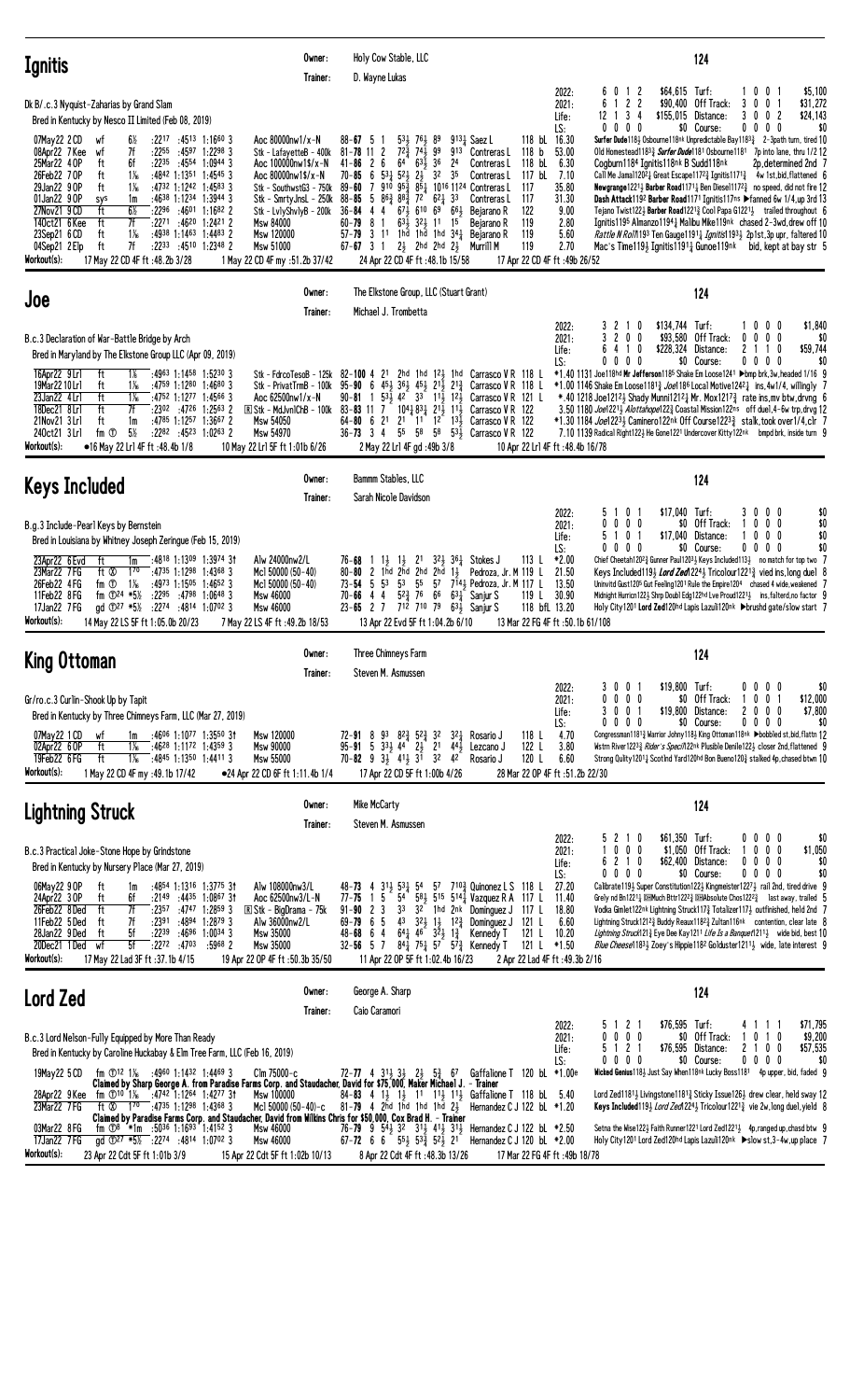| <b>Messier</b>                                                                                                                                                                                                                                                                                                                                                                                                                                                                                                                                                                                                                                                                                                                                                                                                                                                                    | Owner:<br>Trainer: | SF Racing LLC, Starlight Racing, Madaket Stables LLC, Masterson, Robert E., Schoenfarber, Jay 124<br>A., Waves Edge Capital LLC, Donovan, Catherine M., Golconda Stable, Siena Farm LLC<br>Tim Yakteen                                                                                                                                                                                                                                                                                                                                                                                                                                                                                                                                                                                                                                                                                                                                                                                                                                                                                                                                                                                                                                                                                                                                                                                                                                                                                                                                                                                                                                                                                                                                                                                                                                                                                                                                                                                                     |                                       |
|-----------------------------------------------------------------------------------------------------------------------------------------------------------------------------------------------------------------------------------------------------------------------------------------------------------------------------------------------------------------------------------------------------------------------------------------------------------------------------------------------------------------------------------------------------------------------------------------------------------------------------------------------------------------------------------------------------------------------------------------------------------------------------------------------------------------------------------------------------------------------------------|--------------------|------------------------------------------------------------------------------------------------------------------------------------------------------------------------------------------------------------------------------------------------------------------------------------------------------------------------------------------------------------------------------------------------------------------------------------------------------------------------------------------------------------------------------------------------------------------------------------------------------------------------------------------------------------------------------------------------------------------------------------------------------------------------------------------------------------------------------------------------------------------------------------------------------------------------------------------------------------------------------------------------------------------------------------------------------------------------------------------------------------------------------------------------------------------------------------------------------------------------------------------------------------------------------------------------------------------------------------------------------------------------------------------------------------------------------------------------------------------------------------------------------------------------------------------------------------------------------------------------------------------------------------------------------------------------------------------------------------------------------------------------------------------------------------------------------------------------------------------------------------------------------------------------------------------------------------------------------------------------------------------------------------|---------------------------------------|
| B.c.3 Empire Maker-Checkered Past by Smart Strike<br>Bred in Ontario by Sam-Son Farm (Mar 24, 2019)<br>07May 2212 CD<br>:4536 1:3696 2:0261 3<br>14<br>ft<br>$1\%$<br>09Apr22 6 SA<br>ft<br>$:4670$ 1:1097 1:4846 3<br>06Feb22 8 SA<br>ft<br>$1\%$<br>$:4694$ 1:1132 1:4289 3<br>ft<br>$1\frac{1}{16}$<br>11Dec21 9Lrc<br>$:4662$ 1:1083 1:4233 2<br>Stk - LosAlFutG2 - 300k<br>14Nov21 8Dmr<br>7f<br>$:2140$ $:4323$<br>$1:2274$ 2<br>ft<br>Stk - BobHopeG3 - 100k<br>220ct21 4 SA<br>ft<br>6f<br>$:2182$ $:4461$ 1:1026 2<br>Msw 61000<br>ft<br>5f<br>27Jun21 $6\overline{Lrc}$<br>$:22^{16}$ $:45^{86}$<br>:5802 2<br><b>Msw 45000</b><br>Workout(s):<br>29 Apr 22 SA 6F ft 1:11.3h 1/1<br>23 Apr 22 SA 5F ft :59.4h 9/48                                                                                                                                                      |                    | \$270,000 Turf:<br>0000<br>2022:<br>3110<br>220<br>$0\quad 0$<br>2021:<br>\$165,600<br>Off Track:<br>$0\quad 0\quad$<br>7 3 3 0<br>\$435,600<br>Distance:<br>$\mathbf{2}$<br>-1<br>0<br>Life:<br>$0\ 0\ 0\ 0$<br>\$0 Course:<br>$0\,$ 0 $\,$ 0 $\,$<br>0<br>LS:<br>Stk - KyDerbyG1 - 3000k 139-81 6 41 $\frac{1}{2}$ 1hd 2hd 75 $\frac{1}{4}$ 1519 $\frac{1}{4}$ Velazquez JR 126<br>Rich Strike1263 Epicenter1263 Zandon126 <sup>2</sup> tracked, led, wilted 20<br>7.10<br>Stk - SADerbyG1 - 750k 114-99 4 $2\frac{1}{2}$ 21<br>$2\frac{1}{2}$<br>$22$ Velazquez J R 124<br>1.30 1175 Taiba 1242 } Messier 12410 Happy Jack124nk bid 3/8, clear, yielded 6<br>1 <sup>1</sup><br>Stk - RBLewisG3 - 200k $96-107$ 1 1<br>$1\frac{1}{2}$ $1\frac{1}{2}$<br>18<br>Velazquez J R 120<br>$*.60$ 1194 Messier12015 Cabo Spirit1247 Wharton1204 $\frac{1}{2}$ ins, clear1/4, hand urgd 5<br>115<br>$91 - 94$ 3 $3^{1}$<br>$2rd$ 1 $rd$ 1 $1$<br>2 <sup>1</sup><br>120 b<br>$*.50$<br>Slow Down Andy1201 <i>Messier</i> 1209 Barossa1201 <sub>4</sub> ▶3dp,btw,bpd 3/16, yield 5<br>Prat F<br>$44\frac{1}{2}$ $33\frac{1}{2}$ $2\frac{1}{2}$<br>13 $\frac{1}{2}$ Prat F<br>120<br>*1.20<br>Messier12033 Forbidden Kingdom12013 Winning Map12043 4wd into str, drove clr 4<br>$81 - 82$ 1 4<br>$86 - 92$ 3 3<br>22 12 16<br>$16\frac{1}{2}$<br>122 b<br>*,40 1200 <i>Messier</i> 122 <sup>6</sup> Don't Swear Dave122 Blackadder1224 Pbrk in, drew off easily 6<br>Prat F<br>$41\frac{1}{2}$ $32\frac{1}{2}$ 22<br>$69 - 76$ 5 4<br>Smith M E<br>122 <sub>b</sub><br>2 <sup>1</sup><br>$*.50$<br>Olympic Legend1221 <i>Messier</i> 122 <sup>2</sup> Carbonite122 <sup>13</sup> ► drftd uppr, anlg out/in 5<br>●27 Mar 22 SA 6F ft 1:11.2h 1/5<br>2 Apr 22 SA 5F ft 1:00.3h 19/57                                                                                                                                                                                                                                   | \$0<br>\$0<br>\$180,000<br>\$0        |
| <b>More Memories</b>                                                                                                                                                                                                                                                                                                                                                                                                                                                                                                                                                                                                                                                                                                                                                                                                                                                              | Owner:<br>Trainer: | Maggi Moss<br>124<br>Thomas M. Amoss                                                                                                                                                                                                                                                                                                                                                                                                                                                                                                                                                                                                                                                                                                                                                                                                                                                                                                                                                                                                                                                                                                                                                                                                                                                                                                                                                                                                                                                                                                                                                                                                                                                                                                                                                                                                                                                                                                                                                                       |                                       |
| Gr/ro.c.3 More Than Ready-Cozy Gain by Cozzene<br>Bred in Louisiana by Scott & Company Farm, LLC (May 17, 2019)<br>ft Ø<br>$1^{70}$ :4930 1:1450 1:4395 31<br>Alw $36000$ nw $1/x$<br>07May22 7 Ind<br>26Mar22 5 FG<br>ft<br>$1\%$<br>:4732 1:1248 1:4378 3<br>S Stk - CntCtyDryB - 75k<br>01Mar22 9 FG<br>$:47^{25}$ 1:12 <sup>35</sup> 1:3900 31<br>S Alw 54000nw3/L<br>ft<br>1m<br>05Feb22 9Ded<br>:4741 1:1382 1:4176 3<br>ft<br>1m<br>$\boxed{5}$ Stk - PremPrncB - 100k<br>14Jan22 7 FG<br>ft<br>$:4847$ 1:1288 1:3814 3<br>1m<br><b>SAN 53000nw2/L</b><br>:4888 1:1589 1:4259 2<br>26Nov21 3 Ded<br>ft<br><b>SMsw 38000</b><br>1m<br>$:2498$ $:5047$ 1:2349 2<br>6½<br>270ct21 3 Ded<br>sys<br>SMsw 38000<br>sys ®<br>5f<br>$:22^{40}$ :4678 1:0015 2<br>20Sep21 3 Ind<br>Msw 34000<br>Workout(s):<br>17 May 22 CD 4F ft : 49.2b 15/28<br>●26 Apr 22 CD ① 4F fm : 49bd 1/5 |                    | \$110,800 Turf:<br>0000<br>2022:<br>3<br>1 1<br>110<br>\$31,420<br>Off Track:<br>10<br>3<br>2<br>0<br>2021:<br>421<br>\$142,220 Distance:<br>8<br>0<br>$\mathbf{1}$<br>0<br>Life:<br>$0\ 0\ 0\ 0$<br>$0\,0\,0\,0$<br>\$0 Course:<br>LS:<br>$*40$<br>More Memories118} Crtier Ct122hd Redskiestnight119}<br>55-81<br>32<br>41} 51} 41} 1}<br>Morales E<br>118 L<br>block $1/8 - 1/16$ , angl $5$ pth $8$<br>6<br>$64\frac{1}{2}$ $64\frac{1}{2}$ $52\frac{1}{2}$<br>1 <sup>1</sup> / <sub>2</sub> 2 <sup>hd</sup> Rosario J<br>122 L<br>$*1.30$<br>Cosmic Trin122hd Mor Mmoris12253 Jck Bob nd Lrry1225<br>79-85<br>4-5p2d,bid,due1,denied 10<br>$66\frac{1}{2}$ 53 $\frac{1}{4}$<br>$2^{1\frac{1}{2}}$ 1 <sup>1</sup> $\frac{1}{2}$ Diaz R<br>112 <sup>5</sup> L<br>2.10<br>84-85<br>-5<br>53<br>More Memories11213 Our Blue Jy122nk Martinized12213<br>track 4-5w2nd, bid 1/16 9<br>98-72 7 $6^{2}$ 43 <sup>1</sup> / <sub>3</sub> 43 $3^{6}$ 3 <sup>12</sup> <sup>1</sup> / <sub>3</sub> Thornton T<br>119 L<br>3.80<br><i>Vodk Gimlt</i> 1152 <sup>1</sup> Brin's Iron Mik115 <sup>10</sup> <sup>1</sup> Mor Memories1192 <sup>1</sup> no match for top two 9<br>$\overline{3}$<br>$2^{3\overline{1}}$ $2^{2}$<br>$2^{1}\frac{1}{2}$ $1^{1}\frac{1}{2}$ Hernandez C J 119 L<br>7.10<br>56-86<br>Mor Mmoris11923 Big Chopper11923 Letstkeitoutside1193<br>stalk 2w,bid upr,clear 7<br>2hd $1^{\overline{4}}$ $1^{\overline{2}}$<br>1.90<br>63-71 3<br>21 21<br>Dominguez J<br>121 L<br>Mor Mmories12173 Cbro Toro12131 Luck of the Strs12121<br>stalked, 3w, drew off 6<br>$45 - 68$ 8 2<br>11 11 1hd 21<br>120 L<br>3.40<br>Saenz D<br>Home Visit1201 More Memories1205 Mo Credo1201 speed.outfinished 8<br>$56\frac{1}{2}$ 24 $23\frac{1}{2}$ $53\frac{3}{4}$ Bermudez SE 120 L<br>3.60<br>$42 - 51$ 2 6<br>Speighty War1201 <sup>1</sup> Private Connie1131 <sup>1</sup> Tapped Off120 <sup>3</sup> > hit gate, ins bid, empty 6<br>19 Apr 22 CD 4F ft: 50.4b 39/44<br>8 Apr 22 CD 4F ft: 48.3b 26/76 | \$0<br>\$8,620<br>\$15,000<br>\$0     |
| Mr Jefferson                                                                                                                                                                                                                                                                                                                                                                                                                                                                                                                                                                                                                                                                                                                                                                                                                                                                      | Owner:<br>Trainer: | R. Larry Johnson<br>124<br>Michael J. Trombetta                                                                                                                                                                                                                                                                                                                                                                                                                                                                                                                                                                                                                                                                                                                                                                                                                                                                                                                                                                                                                                                                                                                                                                                                                                                                                                                                                                                                                                                                                                                                                                                                                                                                                                                                                                                                                                                                                                                                                            |                                       |
| Ch.c.3 Constitution-Clockstrucktwelve by Malibu Moon<br>Bred in Maryland by R. Larry Johnson (Mar 12, 2019)<br>16Apr22 9Lrl<br>ft<br>:4963 1:1458 1:5230 3<br>1%<br>$1\%$<br>$:4804$ 1:1429 1:5590 3<br>Stk - WithersG3 - 250k<br>05Feb22 8 Agu<br>my<br>$:4578$ 1:1116 1:3886 3<br>Stk - JeromeL - 150k<br>01Jan22 8 Agu<br>sys<br>1m<br>$1\%$<br>$:5147$ 1:1634 1:5361 2<br>Stk - RemsenG2 - 250k<br>04Dec21 8 Agu<br>ft<br>$1\%$<br>$:4864$ 1:1390 1:4543 2<br>Aoc 62500nw1/x-N<br>04Nov21 8 Lr1<br>ft<br>150ct21 1Lrl<br>fm $\mathbb{D}^{35}$ 1m<br>:4674 1:1137 1:3588 2<br>Aoc 62500cnd-N<br>6f<br>ft<br>$:23^{05}$ $:46^{09}$ 1:10 <sup>27</sup> 2<br>25Aug21 1 Cn1<br><b>Msw 50000</b><br>$:22^{28}$ $:45^{90}$<br>fm $\Box$ <sup>95</sup> 5f<br>:5772 2<br>02Aug21 8 Cn1<br>Workout(s):<br>•14 May 22 Fai 4F ft: 49b 1/15<br>9 May 22 Fai 5F ft 1:01.2b 4/6              |                    | \$27,750 Turf:<br>3010<br>2000<br>2022:<br>200<br>5<br>\$80.520<br>Off Track:<br>$\mathbf{2}^{\circ}$<br>0<br>0<br>2021:<br>0<br>8 2 1 0<br>\$108,270 Distance:<br>1 1 0 0<br>Life:<br>$0\ 0\ 0\ 0$<br>\$0 Course:<br>$0\,0\,0\,0$<br>LS:<br>118 bL<br>15.40 1068 Joe118hd Mr Jefferson1185 Shake Em Loose1241 3-4w, led 1/16, dueled 9<br>Stk - FdrcoTesoB - 125k $65-100$ 6 $86$<br>75<br>$64\frac{1}{4}$ 2 <sup>2</sup> $\frac{1}{2}$ 2hd Rodriguez J<br>45 915 9213 Cancel E<br>105-49 10 783 77<br>118 <sub>b</sub><br>64.75<br>Early Voting 1184 3 Un Ojol 18hd Gilded Age 1181 3 chased 3-2w, tired 11<br>79-57<br>$65\frac{1}{2}$ 55<br>65<br>$65\frac{1}{2}$ 6 <sup>10</sup> $\frac{3}{4}$ Sanchez M J 120 b<br>8.30<br>7<br>Courvoisier11811 Smarten Up1183 Cooke Creek1233 ins-2path turn, empty 8<br>$6^{2}$ $\frac{1}{2}$ 53<br>43-78<br>8<br>413 423 410 Carmouche K 120 b<br>26.75<br>Mo Donega1118ns Zandon11893 Midnight Chrome118nk 4wide turns, empty 8<br>2 $44\frac{1}{2}$ 52<br>$5^{2}$ $\frac{1}{4}$ $4^{3}$ $1^{1}$ Sanchez M J<br>$6.10$ 1054 Mr Jefferson1191½ Bold Leder1225 $\frac{1}{4}$ Street Hustle1221½ $\blacktriangleright$ pnchd, wait ins, rdn out 5<br>64-80<br>119 b<br>$85 - 72$ 5 $67\frac{1}{2}$ 6 <sup>6</sup><br>$54\frac{1}{2}$ $45\frac{1}{2}$ $47\frac{1}{4}$<br>Sanchez M J 119<br>$9.50$ 1039 Xy Time1223 Wish Me Home11943 Midnight Chrome122 <sup>2</sup> 4wd 1/4, no final bid 9<br>2 <sup>1</sup><br>$31 - 69$ 2 1<br>$2\frac{1}{2}$ 11 12<br>Sanchez M J<br>119 L<br>9.70<br>Mr Jefferson1192 Hippodrome119hd Conclusive1194 $\frac{1}{4}$ clear 2wd, stayed sharp 7<br><b>Solution</b> SStk - HckryTree - 100k 59-47 4 8 $85\frac{1}{4}$ $83\frac{3}{4}$ $95$ $912\frac{1}{2}$ Pimentel J<br>Locl Motiv118} Roll Dm Bones118nk Wow Wht Summer1181 3-4wd turn, no impact 9<br>119 L<br>*2.00<br>30 Apr 22 Fai 4F ft :50.1b 21/43<br>9 Apr 22 Fai $\otimes$ tr 4F ft :49.4b 22/38                                                                     | \$2,400<br>\$2,750<br>\$33,120<br>\$0 |
| <b>Newgrange</b>                                                                                                                                                                                                                                                                                                                                                                                                                                                                                                                                                                                                                                                                                                                                                                                                                                                                  | Owner:<br>Trainer: | SF Racing LLC, Starlight Racing, Madaket Stables LLC, Robert E. Masterson, Stonestreet Stables 124<br>LLC, Jay A. Schoenfarber, Waves Edge Capital LLC, Donovan, Catherine, Golconda Stable, Siena<br>Farm LLC<br><b>Tim Yakteen</b>                                                                                                                                                                                                                                                                                                                                                                                                                                                                                                                                                                                                                                                                                                                                                                                                                                                                                                                                                                                                                                                                                                                                                                                                                                                                                                                                                                                                                                                                                                                                                                                                                                                                                                                                                                       |                                       |
| Dk B/.c.3 Violence-Bella Chianti by Empire Maker<br>Bred in Kentucky by Jack Mandato & Black Rock Thoroughbreds (Feb 09, 2019)<br>$:4886$ 1:1430 1:4569 3<br>Stk - RebelG2 - 1000k<br>26Feb22110P<br>ft<br>$1\%$<br>29Jan22 9 OP<br>$1\%$<br>$:4732$ 1:1242 1:4583 3<br>ft<br>01Jan22 7 SA<br>ft<br>$:4894$ 1:1284 1:3832 3<br>$Stk - ShamG3 - 100k$<br>1m<br>ft<br>: 22 : 4482 1:1025 2<br>28Nov21 4Dmr<br>6f<br>Msw 70000<br>Workout(s):<br>14 May 22 SA 5F ft 1:00.1h 6/36<br>●6 May 22 SA 4F ft :47.1h 1/24                                                                                                                                                                                                                                                                                                                                                                   |                    | \$513,334 Turf:<br>$0\,0\,0\,0$<br>2022:<br>3200<br>1 1 0 0<br>\$42,000<br>Off Track:<br>$0\quad0$<br>0<br>0<br>2021:<br>\$555,334<br>Distance:<br>2<br>4300<br>0<br>0<br>Life:<br>0000<br>$0\,0\,0\,0$<br>LS:<br>\$0 Course:<br>$66 - 84$ 2 2 <sup>2</sup><br>$64\frac{1}{4}$ Velazquez JR 122 b<br>$*80$<br>Un Ojo117} Ethereal Road117ns Barber Road11711 prominent, little left 11<br>2 <sup>1</sup><br>2 <sup>1</sup><br>54<br>Stk - SouthwstG3 - 750k 100-98 10 32<br>$3^2\frac{1}{2}$ 32<br>$4\frac{3}{4}$ 11 $\frac{1}{2}$<br>Velazquez J R 122 b<br>$*1.50$<br>Newgrange1221} Barber Road1171 $\frac{1}{4}$ Ben Diese11172 $\frac{3}{4}$ asked 4w1/4, found more 12<br>52-93 3 1 $\frac{1}{2}$ 1 $\frac{1}{2}$ 1 <sup>1</sup> $\frac{1}{2}$ 1 <sup>2</sup> $\frac{1}{2}$ 1 <sup>2</sup> $\frac{3}{4}$ Velazquez J R 120 b<br>2.70 1177 Newgrange120 <sup>23</sup> Rockefeller124ns Oviatt Class120 $\frac{3}{4}$ inside, clear, drew away 5<br>96-89 5 2 $3nk$ $1\frac{1}{2}$ $11\frac{1}{2}$ Velazquez JR 120 b<br>Newgrange12011 Got Thunder12011 Godsend1201 3dp, btw, clear into str 7<br>2.40<br>23 Apr 22 SA 5F ft :59.2h 2/48<br>29 Apr 22 SA 5F ft :59.1h 3/20                                                                                                                                                                                                                                                                                                                                                                                                                                                                                                                                                                                                                                                                                                                                                                                                                            | \$0<br>\$0<br>\$453.334<br>\$0        |
| <b>One More Bid</b>                                                                                                                                                                                                                                                                                                                                                                                                                                                                                                                                                                                                                                                                                                                                                                                                                                                               | Owner:<br>Trainer: | California Racing Partners, Drenk, Robert, Ciaglia Racing LLC and Hanson, Ryan<br>124<br>Ryan Hanson                                                                                                                                                                                                                                                                                                                                                                                                                                                                                                                                                                                                                                                                                                                                                                                                                                                                                                                                                                                                                                                                                                                                                                                                                                                                                                                                                                                                                                                                                                                                                                                                                                                                                                                                                                                                                                                                                                       |                                       |
| Ch.g.3 California Chrome-Never Grow Old by Scat Daddy<br>Bred in Kentucky by Tolo Thoroughbreds (Feb 08, 2019)<br>14May22 8 SA<br>:4765 1:1178 1:3718 3†<br>Msw 67000<br>ft<br>1m<br>:4669 1:1157 1:3799 31<br>27Mar22 6 SA<br>ft<br>Msw 67000<br>1m<br>:2226 :4569 1:0997 3<br>Msw 67000<br>05Mar22 2 SA<br>6f<br>ft<br>Workout(s):<br>•7 May 22 SA 4F ft :47.4h 1/36<br>30 Apr 22 SA 5F ft :59.1h 2/53                                                                                                                                                                                                                                                                                                                                                                                                                                                                          |                    | 3010<br>\$21,440 Turf:<br>0000<br>2022:<br>\$0 Off Track:<br>$0\ 0\ 0$<br>$0\ 0\ 0$<br>2021:<br>0<br>0<br>3010<br>\$21,440<br>Distance:<br>$0\,0\,0$<br>0<br>Life:<br>0000<br>\$0 Course:<br>$0\quad 0$<br>LS:<br>00<br>47-72 2 $53\frac{1}{2}$ 53 $43$ 45 $48\frac{1}{4}$ Baze T<br>118 $fL$ *1.50 1124 Troubadour126ns Palagio1184 $\frac{3}{4}$ Go Joe Won12034 > bad stmbl, took up, pull 6<br>86-80 6 42 32 $2\frac{1}{2}$<br>2 <sup>4</sup><br>$27\frac{1}{2}$ Baze T<br>118 $fL$ 15.90 1153 Set Sail1187 $\frac{1}{2}$ One More Bid1182 $\frac{1}{4}$ Q B One1267 $\frac{1}{2}$ 4-3wd, bid 3wd, no match 6<br>72-77 1 4 $5^2\frac{1}{4}$ 5 <sup>3</sup> 3 <sup>5</sup> 4 <sup>11</sup> $\frac{1}{4}$ Pyfer J<br>122 fL 16.90 1143 Taiba1227} Mauritius1221 Pioneering Papa1172} ► crwded erly, lack rm3/8 7<br>21 Apr 22 SA 6F ft 1:15.1h 1/1<br>11 Apr 22 SA 4F ft :50.1h 34/40                                                                                                                                                                                                                                                                                                                                                                                                                                                                                                                                                                                                                                                                                                                                                                                                                                                                                                                                                                                                                                                                                                                    | \$0<br>\$0<br>\$0<br>\$0              |
| <b>Pepper Spray</b>                                                                                                                                                                                                                                                                                                                                                                                                                                                                                                                                                                                                                                                                                                                                                                                                                                                               | Owner:<br>Trainer: | Roys Mansur<br>124<br>Edward J. Kereluk                                                                                                                                                                                                                                                                                                                                                                                                                                                                                                                                                                                                                                                                                                                                                                                                                                                                                                                                                                                                                                                                                                                                                                                                                                                                                                                                                                                                                                                                                                                                                                                                                                                                                                                                                                                                                                                                                                                                                                    |                                       |
| B.g.3 Tale of Ekati-A P Pepper by A. P. Warrior<br>Bred in Kentucky by Roys Mansur (Apr 30, 2019)<br>$:22^{53}$ $:44^{52}$ 1:1510 3<br>Alw 32410<br>03May22 1 Tup<br>6½<br>ft<br>$1\%$<br>$:4535$ 1:0954 1:5016 3<br>27Mar22 11 Sun<br>ft<br>$1\%$<br>$:4688$ 1:1056 1:4296 3<br>27Feb22 9 Sun<br>ft<br>Stk - MineBrDbyB - 100k<br>$:4651$ 1:1123 1:3775 3<br>30Jan22 9 Sun<br>ft<br>1m<br>Stk - RA11snDbyB - 100k<br>:2252 :4488 1:1672 2<br>ft<br>$6\%$<br>Stk - LostFogJuv - 60k 68-73<br>17Dec21 8 Tup<br>4½<br>$:22^{22}:46^{15}:52^{29}2$<br>Msw 30000<br>01Jul21 4 Cby<br>ft<br>Workout(s):<br>25 Apr 22 Tup 5F ft 1:01h 3/9<br>18 Mar 22 Tup 3F ft :35.1h 3/27                                                                                                                                                                                                            |                    | \$128,594 Turf:<br>2022:<br>0<br>42<br>00<br>$0\quad 0$<br>$\mathbf{2}$<br>$0\quad 0$<br>\$54,456<br>Off Track:<br>$0\quad 0$<br>2021:<br>0<br>6 4 0 1<br>\$183,050 Distance:<br>$0\,0\,0$<br>Life:<br>0000<br>\$0 Course:<br>$0\ 0\ 0$<br>0<br>LS:<br>Pepper Spray121hd Two Guns11911 Diamond Rim12131 duel3w, clr3/16, held 5<br>3nk 2hd 113 1hd Valenzuela L A 121 L<br>$*.80$<br>76-86<br>2<br>-4<br>Stk - SunDrbyG3 - 500k 79-81 6 $55\frac{1}{4}$ 67 $\frac{1}{2}$ 57 $\frac{1}{2}$ 36 39<br>49.80<br>Slow Down Andy 122} By By Bobby 122 <sup>8</sup> } Pppr Spry122} >bump brk, 3-4w, got 3rd 8<br>Valenzuela L A 122<br>78-72 5 32 $\frac{1}{2}$ 45 56 $\frac{1}{2}$ 611 713 $\frac{1}{4}$ Valenzuela L A 121 L<br>9.70<br>Straight Up G121 <sup>3</sup> Bye Bye Bobby 121 <sup>3</sup> Classic Moment 121 <sup>53</sup> 3-w 2nd, tired 8<br>71-79 5 653 753 33 1hd 1nk Valenzuela LA 124 L<br>8.30<br>Pepper Spray124nk Bye Bye Bobby1247 Benissimo118hd dueled, prevailed 11<br>$5\,1\,$ 41 $\frac{1}{2}$ 2hd 1hd 1nk Valenzuela LA 121 L<br>1.40<br>Pepper Spray121nk Bango for Bucks12151 Two Guns12111 3w-bid1/2, vied, up 7<br>3.60<br>49-73 8 6 $67\frac{1}{4}$ -- $43\frac{1}{2}$ 12 <sup>3</sup> / <sub>4</sub> Valenzuela L A 118 L<br>Pepper Spray11823 Basalt Street1181 Citrus Bay11531 shifted 5p, stout rally 8<br>11 Mar 22 Tup 5F ft 1:01.2h 9/21<br>17 Feb 22 Tup 5F ft 1:01.4h 5/25                                                                                                                                                                                                                                                                                                                                                                                                                                                                                                                                                                                            | \$0<br>\$0<br>\$0<br>\$0              |
| Pineapple Man                                                                                                                                                                                                                                                                                                                                                                                                                                                                                                                                                                                                                                                                                                                                                                                                                                                                     | Owner:<br>Trainer: | Justice Racing Stable LLC and Steigmeier, Ryan<br>124<br>Michael J. Maker                                                                                                                                                                                                                                                                                                                                                                                                                                                                                                                                                                                                                                                                                                                                                                                                                                                                                                                                                                                                                                                                                                                                                                                                                                                                                                                                                                                                                                                                                                                                                                                                                                                                                                                                                                                                                                                                                                                                  |                                       |
| B.c.3 Gormley-New Doo by Borrego<br>Bred in New York by Monhill Farm, LLC (Mar 21, 2019)<br>31Mar22 5 Aqu<br>:4745 1:1292 1:4035 3<br>S Aoc 80000nw1\$/x-N<br>ft<br>1m<br>11Feb22 8 Aqu<br>$:47^{18}$ 1:1296 1:4088 3<br>ft<br><b>SMsw 70000</b><br>1m<br>01Jan22 5 Agu<br>6f<br>$:22^{21}$ $:45^{64}$ 1:1098 3<br><u>5 Msw 70000</u><br>sys<br>05Dec21 7 Aqu ft<br>6½<br>$:22^{84}$ $:46^{71}$ 1:2019 2 SMsw 70000<br>Workout(s):<br>20 May 22 Bel tr 5F ft 1:01.0b 4/20<br>12 May 22 Bel tr 4F ft :49.1b 16/53                                                                                                                                                                                                                                                                                                                                                                  |                    | \$61,300 Turf:<br>$0\ 0\ 0$<br>2022:<br>-1<br>0<br>$0\ 0\ 0$<br>\$300 Off Track:<br>$0 \t0 \t1$<br>2021:<br>4 1 1 1<br>\$61,600<br>Distance:<br>$0\ 0\ 0\ 0$<br>Life:<br>$0\quad 0\quad 0$<br>$0\,0\,0\,0$<br>\$0 Course:<br>LS:<br>0<br>89-84 1 1hd 1, 11 12 2 3 Davis D<br>122 bL *1.00<br>Stte Plnning 122 <sup>3</sup> Pinepple Mn1227 Convertible Freeze11864 in hand ins, caught 7<br>120 bL 3.90<br>Pineapple Man12031 Eminency1201 State Planning11331 instrn.clr1/8.driving 10<br>97-82 1 1hd $1\frac{1}{2}$ 11 12 131 Davis D<br>106-73 6 4 2 <sup>1</sup> 3 <sup>3</sup> 3 <sup>6</sup> 3 <sup>11</sup> Davis D<br>120 <sub>b</sub><br>3.10<br>Impressionist12081 Relate12021 Pineapple Man1203 chased 3-2w, wknd late 8<br>102-42 6 11 1 <sup>1</sup> 1 <sup>1</sup> / <sub>2</sub> 4 <sup>5</sup> 8 <sup>18</sup> <sup>1</sup> / <sub>4</sub> Castellano J 119 b<br>5.90<br>Agility 1191 Eminency 1193 Impressionist 191 > bmpd hard brk.ins turn 12<br>23 Apr 22 Bel tr 4F ft : 51.0b 98/119 14 Apr 22 Bel tr 4F ft : 50b 20/35                                                                                                                                                                                                                                                                                                                                                                                                                                                                                                                                                                                                                                                                                                                                                                                                                                                                                                                                                              | \$0<br>\$8,400<br>\$0<br>\$0          |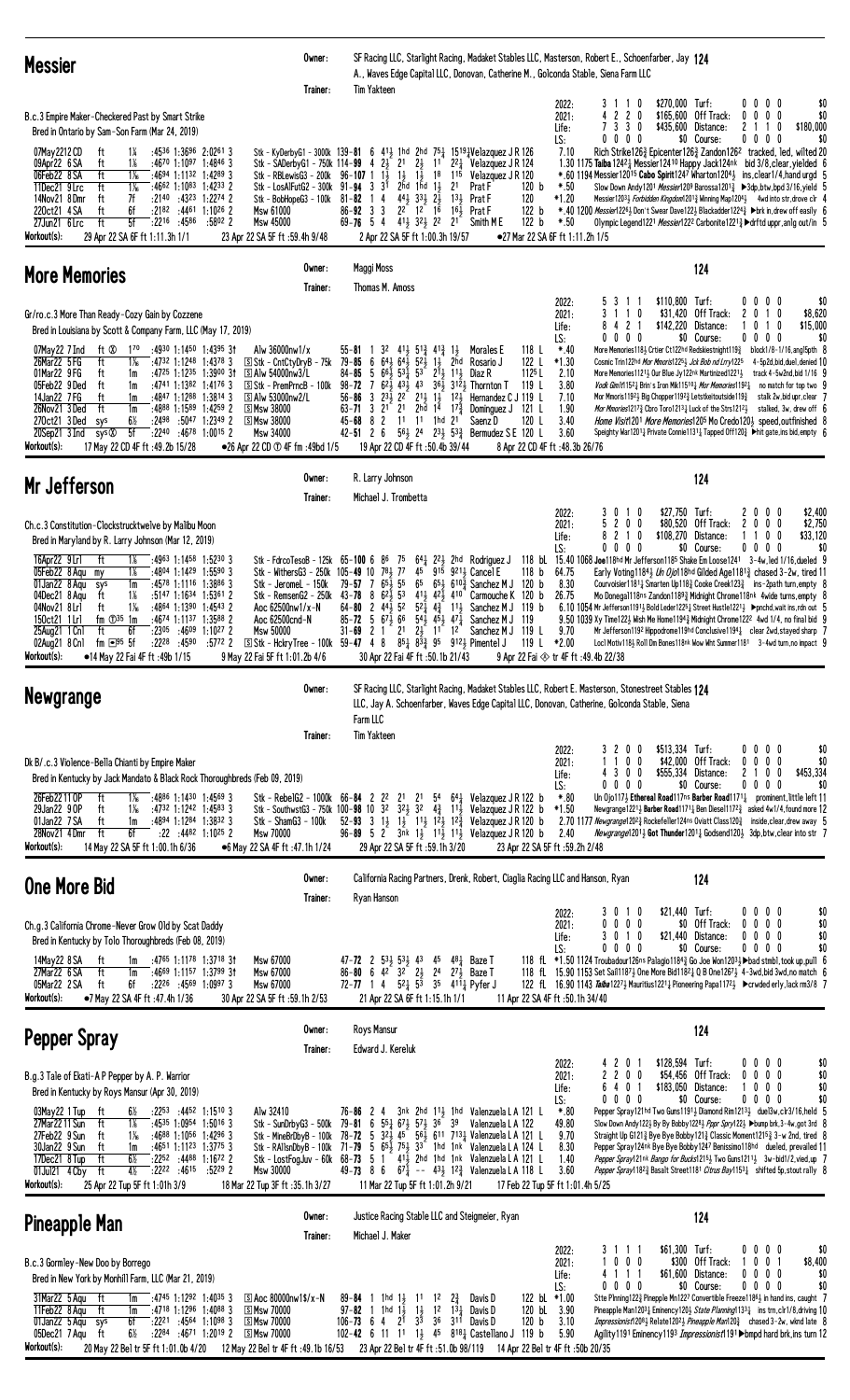| <b>Pivolin</b>                                                                                                                                                                                                                                                                                                                                                                                                                                                                                                                                                                                                                                                                                                                                                                                                                                   | Owner:<br>Trainer:                                                                                                                                                                                                                                                           | HRH Prince Sultan Bin Mishal Al Saud<br>Steven M. Asmussen                                                                                                                                                                                                                                                                                                                                                                                                                                                                                                                                                                                                                                                                                                                                                                                                                                                | 124                                                                                                                                                                                                                                                                                                                                                                                                                                                                                                                                                                                                                                                                                                                                                                                                                                                                                                                                                                                                                                                                                                                                                                                                                                                                                                                                                                                                      |
|--------------------------------------------------------------------------------------------------------------------------------------------------------------------------------------------------------------------------------------------------------------------------------------------------------------------------------------------------------------------------------------------------------------------------------------------------------------------------------------------------------------------------------------------------------------------------------------------------------------------------------------------------------------------------------------------------------------------------------------------------------------------------------------------------------------------------------------------------|------------------------------------------------------------------------------------------------------------------------------------------------------------------------------------------------------------------------------------------------------------------------------|-----------------------------------------------------------------------------------------------------------------------------------------------------------------------------------------------------------------------------------------------------------------------------------------------------------------------------------------------------------------------------------------------------------------------------------------------------------------------------------------------------------------------------------------------------------------------------------------------------------------------------------------------------------------------------------------------------------------------------------------------------------------------------------------------------------------------------------------------------------------------------------------------------------|----------------------------------------------------------------------------------------------------------------------------------------------------------------------------------------------------------------------------------------------------------------------------------------------------------------------------------------------------------------------------------------------------------------------------------------------------------------------------------------------------------------------------------------------------------------------------------------------------------------------------------------------------------------------------------------------------------------------------------------------------------------------------------------------------------------------------------------------------------------------------------------------------------------------------------------------------------------------------------------------------------------------------------------------------------------------------------------------------------------------------------------------------------------------------------------------------------------------------------------------------------------------------------------------------------------------------------------------------------------------------------------------------------|
| Ch.c.3 Curlin-Silvester Lady (GB) by Pivotal (GB)<br>Bred in Kentucky by Aaron Sones (Apr 14, 2019)<br>$1m$ :4726 1:1266 1:3993 31<br>01May22 6LS<br>ft<br>:2347:46621:24823<br>09Feb22 5 Hou<br>ft<br>7f<br>Workout(s):<br>15 May 22 LS 4F ft :52.1b 39/44                                                                                                                                                                                                                                                                                                                                                                                                                                                                                                                                                                                      | Msw 33000<br>Msw 36000<br>24 Apr 22 Lad 5F ft 1:02.4b 2/6                                                                                                                                                                                                                    | $89 - 74$ 2 55<br>$5^2\frac{1}{4}$ 4 <sup>1</sup> $\frac{1}{2}$ 2 <sup>1</sup> 1 <sup>2</sup> $\frac{1}{2}$ Guerra R<br>$50 - 65$ 9 7 $5^{2}\frac{3}{4}$ 54 66 49<br>Goncalves L D 122 L<br>16 Apr 22 Lad 4F ft: 50b 14/38                                                                                                                                                                                                                                                                                                                                                                                                                                                                                                                                                                                                                                                                                | \$21,876 Turf:<br>00<br>00<br>\$0<br>2022:<br>21<br>0 <sub>0</sub><br>\$0<br>\$0 Off Track:<br>2021:<br>$0\quad 0$<br>00<br>0<br>0<br>0<br>$\mathbf{0}$<br>0 <sub>0</sub><br>\$21,876<br>$0\quad 0$<br>\$0<br>2<br>Distance:<br>0<br>Life:<br>0<br>\$19,740 Course:<br>\$0<br>LS:<br>$0\quad 0$<br>00<br>00<br>2.60 1161 Pivolin1212; Golden Flash1241 Afternoon Anejo121; 4wd 3/16, driving, 6<br>121 L<br>Texs Skywlker 1225 $\frac{3}{4}$ Overtxed 222 $\frac{3}{4}$ Rantheredlight 122 $\frac{1}{2}$ 2w, rallied, no menace 9<br>3.50<br>5 Apr 22 Lad 5F sy 1:02.4b 3/3                                                                                                                                                                                                                                                                                                                                                                                                                                                                                                                                                                                                                                                                                                                                                                                                                              |
| <b>Presidential</b>                                                                                                                                                                                                                                                                                                                                                                                                                                                                                                                                                                                                                                                                                                                                                                                                                              | Owner:<br>Trainer:                                                                                                                                                                                                                                                           | <b>Courtlandt Farm</b><br>Steven M. Asmussen                                                                                                                                                                                                                                                                                                                                                                                                                                                                                                                                                                                                                                                                                                                                                                                                                                                              | 124                                                                                                                                                                                                                                                                                                                                                                                                                                                                                                                                                                                                                                                                                                                                                                                                                                                                                                                                                                                                                                                                                                                                                                                                                                                                                                                                                                                                      |
| B.c.3 Pioneerof the Nile-Uptown Twirl by Twirling Candy<br>Bred in Kentucky by Three Chimneys Farm, LLC (Mar 15, 2019)<br>:4722 1:1247 1:4455 3<br>16Apr22 4 OP<br>$1\%$<br>mys<br>19Mar22 8 FG<br>$1\%$<br>$:4762$ 1:1245 1:4372 3<br>ft<br>22Jan2214 FG<br>ft<br>$1\%$<br>$:4701$ 1:1216 1:4436 3<br>$:4916$ 1:1410 1:3893 2<br>31Aug21 4 Ind<br>ad<br>1m<br>$:48^{28}$ 1:1393 1:4295 2<br>09Aug21 7 Ind<br>ft<br>1m<br>Workout(s):<br>17 May 22 LS 5F ft 1:01.3b 2/2                                                                                                                                                                                                                                                                                                                                                                          | Aoc 100000nw1/x-N<br>Aoc 50000nw1/x-N<br>Stk - LecomteG3 - 200k<br>Msw 34000<br>Msw 34000<br>•8 May 22 OP 5F ft 1:00.4b 1/14                                                                                                                                                 | 2 <sup>1</sup><br>$2\frac{1}{2}$<br>$2\frac{1}{2}$<br>$11\frac{1}{2}$ $12\frac{1}{4}$<br>Castillo I<br>$86 - 87$ 3<br>73-81 5 673 771 793 691 573<br>Graham J<br>77-85<br>9 916 912 911 79 573<br>Hernandez, Jr. B J 122<br>$45-83$ 3 6 <sup>5</sup> 5 <sup>2</sup> 1 <sup>1</sup> 1 <sup>3</sup> 1 <sup>7</sup> $\frac{3}{4}$<br>Bermudez SE 120 L<br>70-50 3 $54\frac{1}{2}$ 5 <sup>5</sup> $55\frac{1}{2}$ 5 <sup>5</sup> 44 <sup>1</sup> / <sub>2</sub><br>Talamo J<br>1 May 22 OP 5F ft 1:02.3b 2/2                                                                                                                                                                                                                                                                                                                                                                                                  | \$95,590 Turf:<br>0 <sub>0</sub><br>$0\quad 0$<br>2022:<br>3<br>$0\quad 0$<br>\$0<br>2<br>0 <sub>0</sub><br>\$22,100<br>Off Track:<br>2021:<br>$\overline{c}$<br>0<br>\$110,400<br>2<br>0<br>5 2 0 0<br>\$117,690<br>Distance:<br>3 1<br>0<br>0<br>\$95,590<br>Life:<br>\$0 Course:<br>\$0<br>LS:<br>0<br>0<br>0 <sub>0</sub><br>00<br>0<br>0<br>119 bL 12.50<br>Prsdnt111921 Brooklyn Dimonds1192 Hppy Boy Rockt12211 took over, clear, held 6<br>5.40<br>119 bL<br>We All See It119hd Strong Quality11933 Gunfighter1191 bobbled bit, no factor 8<br>33.80<br>Call Me Midnight122hd <i>Epicenter</i> 122 <sup>3</sup> Pappacap122 <sup>3</sup> > Slow st,3w upr, movd up 9<br>3.80<br>Presidential12073 Frosty Dreams120101 Rubinstein1208 5 wide move, drew off 6<br>2.70<br>119 L<br>Ginnsu Warrior119nk Dumi Knife1192 Frosty Dreams11921 3-4 wide, needed more 8<br>10 Apr 22 CD 4F ft :51.3b 41/42                                                                                                                                                                                                                                                                                                                                                                                                                                                                                                |
| <b>Silent Power</b>                                                                                                                                                                                                                                                                                                                                                                                                                                                                                                                                                                                                                                                                                                                                                                                                                              | Owner:<br>Trainer:                                                                                                                                                                                                                                                           | Norman Stables, LLC<br>Jayde J. Gelner                                                                                                                                                                                                                                                                                                                                                                                                                                                                                                                                                                                                                                                                                                                                                                                                                                                                    | 124                                                                                                                                                                                                                                                                                                                                                                                                                                                                                                                                                                                                                                                                                                                                                                                                                                                                                                                                                                                                                                                                                                                                                                                                                                                                                                                                                                                                      |
| B.c.3 Strong Mandate-Rutledge Ballado by Saint Ballado<br>Bred in Kentucky by Three Chimneys Farm, LLC (Mar 05, 2019)<br>30Apr22 9LS<br>:4672 1:1245 1:4072 3<br>ft<br>1m<br>26Mar 22 12 FG<br>ft<br>$1\%$<br>$:4735$ 1:1169 1:5438 3<br>26Feb22 8Ded<br>: 2357 : 4747 1: 2859 3<br>ft<br>7f<br>:4629<br>27Jan22 4Ded<br>5f<br>:2258<br>$:5894$ 3<br>ft<br>fm $\Phi$ <sup>26</sup> *5 <sup>1</sup> / <sub>2</sub><br>17Dec21 8FG<br>:2205<br>:4703<br>$1:0571$ 2<br>20Nov21 2 CD<br>6f<br>$:2171$ $:4577$ $1:1067$ 2<br>ft<br>ft<br>$:4534$ 1:1088 1:3728 2<br>310ct21 9 CD<br>1m<br>6f<br>14Aug21 8 Prm<br>ft<br>$:2199$ $:4511$ $1:1051$ 2<br>$5\%$<br>24Jul21 9 Prm<br>:2247:4613:1:0551.2<br>ft<br>$4\%$<br>27Jun21 10 Prm<br>$:23^{11}$ $:46^{34}$<br>$:52^{33}$ 2<br>ft<br>Workout(s):<br>14 May 22 LS 4F ft : 51.1b 34/40                 | Alw 33000nw2/L<br>Stk - LaDerbyG2 - 1000k<br><b>R</b> Stk - BigDrama - 75k<br>Aoc $30000$ nw $1/x - N$<br>Alw 41000nw2/L<br>Clm 50000<br>Aoc 80000nw1/x-N<br>Stk - PrGldJuvB - 100k<br>$\overline{R}$ Stk - IAStlinFtB - 72k<br>Msw 30500<br>24 Apr 22 LS 4F ft: 50.1b 14/39 | 86-81 6 48<br>48 463 223 11<br>Eikleberry R 118<br>881 810 914 924 937<br>75-45<br>- 1<br>Melancon G<br>$54 - 88$<br>55<br>$78\frac{3}{4}$ $79\frac{1}{4}$ $63\frac{3}{4}$ $41\frac{1}{2}$ Melancon G<br>$68\frac{1}{2}$ 56 $47\frac{1}{2}$ Pompell T L<br>2 <sub>6</sub><br>$66\frac{1}{2}$<br>25-70<br>26<br>591 611 611 6111 Beschizza A<br>64-60<br>$41 - 71$ 3 6<br>68 $64\frac{1}{4}$ 55 $46\frac{3}{4}$ Lanerie C J<br>90-54 9 723 941 991 814 8183 Hernandez C J 118 b<br>47-60 8 10 $96\frac{3}{4}$ 87 710 610 kaviolette S 118 bBL 15.40<br>$63\frac{1}{4}$ 43 $33\frac{1}{2}$ 23 Laviolette S 117 bBL 3.10<br>$48 - 58$ 10 7<br>$54 - 72$ 4 5<br>$53\frac{1}{4}$ -- 2 <sup>3</sup> 1 <sup>1</sup> $\frac{1}{4}$ Laviolette S 119 bBL *1.30<br>16 Apr 22 Evd 5F ft 1:04.2b 7/13                                                                                                                 | $$35,590$ Turf:<br>2022:<br>$0\quad 0$<br>1000<br>\$0<br>\$0<br>\$38,332<br>Off Track:<br>$0\quad 0$<br>2021:<br>0<br>6<br>$\overline{1}$<br>$\mathbf{1}$<br>$^{\circ}$<br>$\mathbf{0}$<br>\$73,922<br>Distance:<br>\$0<br>210<br>00<br>00<br>Life:<br>10<br>\$0<br>\$19,680 Course:<br>LS:<br>00<br>00<br>11<br>$0\quad 0$<br>6.80 1051 Silent Power1181 Big Bernie1211, Requisition118nk mid field, closed 7<br>122<br>130.60<br>Epicenter12223 Zozos1222 Pioneer of Medina12233 done early 9<br>116 L<br>41.90<br>Vodka Gimlet122nk Lightning Struck1173 Totalizer1173 wide gain, willingly 7<br>118 bL 12.30<br>Totalizer1182 Roman Poet11813 Special Breed1184 never a factor 6<br>118 bL<br>11.60<br>Celestial Finish115 $\frac{3}{4}$ Roman Poet1175 $\frac{1}{2}$ Jesuit118nk brk out, outrun inside 6<br>118 b<br>17.90<br><i>Kvod</i> 1183 Rmb1 Strp Ron118hd Sonnysnotsofunny1183 $\frac{3}{4}$ ►slow st, 3-6p1/4, imprvd 6<br>88.80<br>Texas Red Hot1181 $\frac{3}{4}$ Legendary Lore1181 $\frac{1}{2}$ Mr. Bouma122 $\frac{1}{2}$ 4wd turn, no factor 10<br>Feel the Fer1162 Americn Snctury 1163 Tengo Mis Papeles 1211 mild late interest 10<br>Im Trouble Maker1173 Silent Power117hd Ain't Life Grand 172 wide bid, kept on 11<br>Silent Power1191 $\frac{1}{4}$ Mucho Gifted1194 $\frac{1}{2}$ The Bondsmn1191 $\frac{1}{2}$ 5wd bid, under wraps 8<br>9 Apr 22 Evd 4F ft :50.3b 38/69 |
| <b>Skippylongstocking</b>                                                                                                                                                                                                                                                                                                                                                                                                                                                                                                                                                                                                                                                                                                                                                                                                                        | Owner:<br>Trainer:                                                                                                                                                                                                                                                           | Daniel Alonso<br>Saffie A. Joseph, Jr.                                                                                                                                                                                                                                                                                                                                                                                                                                                                                                                                                                                                                                                                                                                                                                                                                                                                    | 124                                                                                                                                                                                                                                                                                                                                                                                                                                                                                                                                                                                                                                                                                                                                                                                                                                                                                                                                                                                                                                                                                                                                                                                                                                                                                                                                                                                                      |
| B.c.3 Exaggerator-Twinkling by War Chant<br>Bred in Kentucky by Brushy Hill, LLC (Apr 02, 2019)<br>09Apr22 8 Aqu<br>:4775 1:1159 1:4796 3<br>ft<br>1%<br>02Mar22 4 GP<br>1%<br>$:45$ 1:0993 1:4980 3<br>ft<br>04Feb22 9 GP<br>ft<br>$:4578$ 1:1060 1:3597 3<br>1m<br>$:4581$ 1:0996 1:3504 3<br>01Jan22 10 GP<br>ft<br>1m<br>:4563 1:1003 1:3560 2<br>05Dec2110GP<br>ft<br>1m<br>310ct21 10 CD<br>ft<br>$1\%$<br>:4931 1:1432 1:4468 2<br>26Sep21 3 GP<br>ft<br>:4787 1:1278 1:3794 2<br>1m<br>07Aug21 8 GP<br>ft<br>7f<br>$:2272$ $:4618$ 1:2378 2<br>$5\%$<br>10Jul21 7 GP<br>ft<br>$:22^{88}$ $:46^{61}$ 1:0537 2<br>Workout(s):<br>•13 May 22 Pmm 5F ft :59.3b 1/5                                                                                                                                                                           | Stk - WoodMemG2 - 750k $85 - 97$ 6 $5^3$<br>Aoc 75000nw1\$/x-N<br>Aoc 75000nw1\$/x-N<br>Stk - MuchoMManL - 150k<br>Aoc 75000nw1\$/x-N<br>Stk - StretSnseL - 200k<br>Msw 55000<br>Msw 70000<br><b>Msw 70000</b><br>7 May 22 Pmm 5F ft 1:01.1b 3/8                             | $53\frac{1}{2}$ 43 $\frac{1}{2}$ 54 33 $\frac{3}{4}$ Alvarado J<br>$48\frac{1}{2}$ $49\frac{1}{2}$ $47\frac{1}{2}$ $12\frac{1}{2}$ $13\frac{3}{4}$ Alvarado J<br>$108 - 100$ 1<br>2hd $2\frac{1}{2}$<br>$3^{2}\frac{1}{2}$ 47 $\frac{1}{4}$ Alvarado J<br>$91 - 88$<br>2hd<br>6<br>$5\;\;41\frac{1}{2}\;\;21$<br>55<br>78-69<br>2 <sup>1</sup><br>$6^{17}\frac{3}{4}$ Gaffalione T<br>$43$ 2hd<br>$2\frac{1}{2}$<br>34<br>84-86<br>7<br>2 <sup>1</sup><br>Gaffalione T<br>$45\frac{1}{2}$ $412\frac{3}{4}$ Gaffalione T<br>$60 - 75$ 3 $32\frac{1}{2}$ 32<br>42<br>51-80 6 $31\frac{1}{2}$ 1hd 1 <sup>3</sup> 1 <sup>8</sup> 1 <sup>10</sup> $\frac{1}{2}$ Diaz, Jr. J<br>58-76<br>55<br>$53\frac{1}{2}$ 41 $\frac{3}{4}$ 22 $\frac{1}{2}$ 23 $\frac{1}{4}$ Diaz, Jr. J<br>$35 - 66$ 9 7<br>$64\frac{3}{4}$ $52\frac{1}{2}$ $43\frac{1}{2}$ $45\frac{3}{4}$ Diaz, Jr. J<br>30 Apr 22 Pmm 4F ft:48.2b 5/40 | 0 <sub>1</sub><br>$$111,600$ Turf:<br>\$0<br>2022:<br>00<br>$0\quad 0$<br>\$53,500 Off Track:<br>\$0<br>2021:<br>5.<br>111<br>0000<br>9 2 1 2<br>$0\quad 0\quad 0$<br>\$9,850<br>\$165,100 Distance:<br>Life:<br>1.<br>0 0 0 0<br>\$0 Course:<br>$0\quad 0$<br>0 <sub>0</sub><br>LS:<br>\$0<br>123<br>17.40<br>Mo Doneg1123nk Erly Voting12333 Skippylongstocking12313 2p1st, 4p2nd, no kick 8<br>120 L<br>Skppylongstockng1203} Stl Sunshn1189 Swing Shift1207} bid late trn, pull away f<br>4.80<br>120 L<br>8.10<br>In Due Time12053 Americn Icon12013 Iron Works120hd<br>bump brk, $2w$ , $4w3/16$ , wkn $\{$<br>118 b<br>5.30<br>Simplification1184 Strike Hard12071 Mr Rum Runner118nk<br>prompted winner 3path 6<br>120<br>2.90<br>Strik Hrd1204 A. Ps Scrt 120ns Skippylongstocking 1202<br>vied 2wd btw, lost 2nd 8<br>122<br>4.40<br>Howling Time12231 Red Danger1224 Red Knobs12251<br>ins,outpacd 2w1/4,chsd<br>118<br>2.40<br>Skppylngstockng118101 Rod Two Rod 18161 Khl Str1182<br>cleared to turn, drvng 6<br>118<br>4.60<br>Chncllor By11831 Skippylongstocking1182 Strik Hrd 1871<br>2-3wd, bid, no match 11<br>118<br>5.70<br>Dsert Ruler11811 Hey High Pockets11833 Cloud Ply1183<br>slow start, 4wd, no gain 9<br>2 Apr 22 Pmm 5F ft 1:00.2b 2/13                                                                                                                                   |
| <b>Slim Slow Slider</b>                                                                                                                                                                                                                                                                                                                                                                                                                                                                                                                                                                                                                                                                                                                                                                                                                          | Owner:<br>Trainer:                                                                                                                                                                                                                                                           | TK Stables LLC (Kevin and Tammie Hulse)<br>Rey Hernandez                                                                                                                                                                                                                                                                                                                                                                                                                                                                                                                                                                                                                                                                                                                                                                                                                                                  | 124                                                                                                                                                                                                                                                                                                                                                                                                                                                                                                                                                                                                                                                                                                                                                                                                                                                                                                                                                                                                                                                                                                                                                                                                                                                                                                                                                                                                      |
| Dk B/.g.3 Vancouver (AUS)-Entice by Cherokee Run<br>Bred in Florida by Sharon Biamonte (Mar 31, 2019)<br>$:50^{98}$ 1:1529 1:3795 3<br>18May22 9 Ind<br>gd <sup>①</sup><br>1m<br>23Apr22 10 Kee<br>7f<br>:2317 :4688 1:2389 3<br>ft<br>02Apr22 8TP<br>ft $\otimes$<br>1‰<br>$:4746$ 1:1160 1:4366 3<br>19Mar22 3 TP<br>$:4784$ 1:1273 1:3759 3<br>ft ◈<br>1m<br>:2270 :4553 1:1732 3<br>23Feb22 7TP<br>ft ◈<br>$6\%$<br>10Dec21 2TP<br>$:22^{46}$ $:45^{71}$ 1:1055 2<br>ft $\otimes$<br>6f<br>Claimed by T K Stables from Sunderland Racing LLC for \$15,000, Ward Wesley A. - Trainer<br>07Aug21 1 Sar<br>:48 <sup>21</sup> 1:13 <sup>43</sup> 1:44 <sup>28</sup> 2<br>fm $1\%$ 1%<br>18Jun21 3 CD<br>fm $\overline{0}$ <sup>15</sup> $\overline{5\%}$<br>$: 23^{05}$ $: 46^{93}$ 1:0503 2<br>Workout(s):<br>11 May 22 Ind 4F ft : 48.2b 12/60 | Stk - CaesarsL - 150k<br>Aoc 80000nw1/x-N<br>Stk - RushawayB - 200k<br>Str 30000cnd<br>$C$ lm 30000 $(30-20)$<br>Mc1 15000 (15-10)-c<br>Msw 100000<br>Msw 100000<br>12 Mar 22 TP $\otimes$ 4F ft :48b 4/32                                                                   | 24-76<br>42<br>$44\frac{1}{2}$ $4\frac{3}{4}$<br>45<br>$44\frac{3}{4}$ Gonzalez S<br>$69 - 75$ 5 6<br>$4^{11}$ $5^{2}$ $4$<br>66<br>$610\frac{1}{4}$ Morales E<br>$97 - 88$ 6 64 42 }<br>2hd<br>2hd 333<br>Gonzalez S<br>76-86 4 74 $\frac{3}{4}$ 6 <sup>3</sup> / <sub>2</sub> 41<br>$1\frac{1}{2}$ $11\frac{3}{4}$<br>Gonzalez S<br>$4\overline{2}$ 3 <sup>3</sup> / <sub>4</sub> Morales E<br>$76 - 79$ 2 7<br>$5^{2}$ <sup>1</sup> / <sub>4</sub> 5 <sup>3</sup><br>$62 - 76$ 1 6<br>$4^{13}\overline{4}$ 31<br>$3nk$ $1\frac{3}{4}$<br>Sanchez J<br>610 620 $\frac{3}{4}$ Rosario J<br>$86 - 46$ 8 41<br>3 <sup>1</sup><br>3 <sup>1</sup><br>63-67 5 6 53 411 43 551 Graham J<br>17 Feb 22 TP $\otimes$ 4F ft :50.3b 13/17                                                                                                                                                                           | \$45,625<br>Turf:<br>\$11,884<br>0 <sub>2</sub><br>$0\quad 0$<br>2022:<br>30<br>5<br>3<br>0 <sub>0</sub><br>\$17,284 Off Track:<br>$0\quad 0$<br>\$9,000<br>$\overline{1}$<br>0<br>2021:<br>202<br>\$62,909<br>20<br>\$15,100<br>8<br>Distance:<br>0<br>Life:<br>$0\,$ $0\,$ $0\,$ $0\,$<br>\$0 Course:<br>$0\ 0\ 0\ 0$<br>\$0<br>LS:<br>13.10<br>Stitched12323 Tommy Bee12313 Setna the Wise119nk sted3/4, bid5w3/8 5<br>119 L<br>29.30<br>118 L<br>Condemn122hd Unikee1223 B Sudd11811 > botherd st, 4p upr, fade 8<br>120<br>17.30<br>Kitodan120 <sup>3</sup> <i>Jommy Bee</i> 118nk Slim Slow Slider1201 > ▶rough 1st turn 11<br>120 L<br>4.20<br>Slim Slow Slider12013 Underdressed1204 Zoombie120nk ▶awk st, widest, clear 8<br>120 L<br>3.30<br>Att Boy Anthony11621 Zoombi12011 Slim Slow Slidr12051 ran on evenly stretch 7<br>Slm Slow Slidr122 $\frac{3}{4}$ World of Fools119 $\frac{3}{4}$ Droppin G's1193 $\frac{3}{4}$ slipped thru, edged off 9<br>122<br>$*1.40$<br>119 <sub>b</sub><br>15.70<br>Dripping Gold11921 Gooch Go Bragh1191 Piqua11951 chased 3-4w, tired 8<br>119 <sub>b</sub><br>6.10<br>Seize the Treasure119nk Derivative1192 Tokamak119 $\frac{3}{4}$ 3p trn, 4p upper, weakn 9<br>10 Feb 22 TP $\otimes$ 4F ft :49.2b 2/18                                                                                                                                             |
| <b>Strike Hard</b>                                                                                                                                                                                                                                                                                                                                                                                                                                                                                                                                                                                                                                                                                                                                                                                                                               | Owner:<br>Trainer:                                                                                                                                                                                                                                                           | Miracle's International Trading, Inc.<br>Matthew J. Williams                                                                                                                                                                                                                                                                                                                                                                                                                                                                                                                                                                                                                                                                                                                                                                                                                                              | 124                                                                                                                                                                                                                                                                                                                                                                                                                                                                                                                                                                                                                                                                                                                                                                                                                                                                                                                                                                                                                                                                                                                                                                                                                                                                                                                                                                                                      |
| Gr/ro.c.3 Flashback-Coco's Sweetie by Tenpins<br>Bred in Kentucky by Gary & Mary West Stables, Inc. (Mar 07, 2019)<br>06May22 8 GP<br>:4466 1:0920 1:3529 31<br>ft<br>1m<br>02Apr22 14 GP<br>ft<br>1%<br>$:4724$ 1:1068 1:5064 3<br>ft<br>$1\%$<br>12Feb22 10 Tam<br>$:4667$ 1:1151 1:4280 3<br>01Jan22 10 GP<br>ft<br>$:4581$ 1:0996 1:3504 3<br>1m<br>05Dec2110GP<br>$:4563$ 1:1003 1:3560 2<br>ft<br>1m<br>290ct21 2 GP<br>ft<br>:4838 1:1311 1:3674 2<br>1m<br>ft<br>$1\%$<br>:4789 1:1283 1:4488 2<br>18Sep21 9CD<br>29Aug21 9 GP<br>ft<br>:4686 1:1200 1:3681 2<br>1m<br>ft<br>7f<br>$:2272$ $:4618$ 1:2378 2<br>07Aug21 8 GP<br>Workout(s):<br>2 May 22 GP 3F ft : 35.1b 3/14                                                                                                                                                             | Aoc 62500cnd-N<br>Stk - FlaDerbyG1 - 1000k<br>Stk - SFDavisG3 - 250k<br>Stk - MuchoMManL - 150k<br>Aoc 75000nw1\$/x-N<br>Aoc 75000nw1/x-N<br>Stk - IroquoisG3 - 300k 67-72 3 75<br>Msw 65000<br>Msw 70000<br>24 Apr 22 GP 4F ft:48.2b 7/50                                   | $94-101$ 2 $54\frac{1}{2}$ $54\frac{1}{2}$ $31\frac{1}{2}$ 21 11<br>Vasquez M A 118 bL *1.30<br>72-87 1 118 <sub>4</sub> 98 <sub>4</sub> 98 <sub>4</sub> 87 <sub>4</sub> 78 <sub>4</sub><br>Alvarado J<br>82-94 10 12111053 953 863 463<br>Reyes L<br>$72 - 92$ 2 $21$<br>$5^{2}\frac{3}{4}$ $5^{2}\frac{1}{2}$ $2^{2}\frac{1}{2}$ $2^{4}$<br>Alvarado J<br>8 64<br>84-93<br>3nk 1, 11 14<br>Alvarado J<br>$29 - 79$ 3<br>3 <sup>1</sup><br>$2^{11}$ , $2^{1}$<br>$2^{2}$<br>2 <sup>4</sup><br>Reyes L<br>$85\frac{1}{4}$ $85\frac{1}{4}$ $77$<br>$76\frac{3}{4}$<br>Reyes L<br>62-89 9 313 32 2hd 13 123<br>Reyes L<br>37-72 9 10 $96\frac{3}{4}$ 8 <sup>4</sup> $35\frac{1}{2}$ 3 <sup>5</sup> $\frac{1}{4}$ Reyes L<br>27 Mar 22 GP 5F ft 1:01.2b 5/27                                                                                                                                                 | \$76,700 Turf:<br>2022:<br>0000<br>\$0<br>0<br>$\mathbf{1}$<br>\$0<br>2<br>\$75,900<br>Off Track:<br>2021:<br>0<br>0<br>$0\quad 0$<br>9 3 2 1<br>\$152,600 Distance:<br>$\mathbf{2}$<br>0 <sub>0</sub><br>\$12,550<br>0<br>Life:<br>$0\quad 0$<br>\$0 Course:<br>0<br>$\mathbf{0}$<br>0<br>\$0<br>0<br>0<br>0<br>LS:<br>Strike Hrd1181 Americn Prince1248 $\frac{3}{4}$ Super Curioso1241 $\frac{3}{4}$ wore dwn foe left lead 6<br>122 b<br>20.60<br>White Abarrio12211 Charge It1221 Simplification12231 no threat, 4w far turn 11<br>Classic Causeway11833 Shipsational1221 Volcanic11813 5wd far turn, improved 12<br>118 b<br>12.40<br>120 <sub>b</sub><br>$*.80$<br>Simplification1184 Strike Hard1207 } Mr Rum Runner118nk 2wd, willingly 6<br>120 <sub>b</sub><br>$*1.40$<br>Strik Hrd1204 A. Ps Scrt 120ns Skippylongstocking 1202 up 3wd 5/16, left lead 8<br>120<br>1.90<br>White Abarrio1204 Strike Hard12053 God Is Love1183 $\frac{1}{4}$ no threat, best of rest 5<br>118<br>5.80<br>Major General118nk Tough to Tame1183 Red Knobs1183 3p1st, 5w2nd, left lead 10<br>118<br>Strike Hard1182; Rod Two Rod11811 Always Above1181; 3wd, up 1/4, left lead 9<br>$*40$<br>118<br>23.50<br>Chncllor By11831 <i>Skippylongstocking</i> 118 <sup>2</sup> Strik Hrd11871 ▶slow st, 4w, left lead 11<br>5 Mar 22 GP 4F ft :47.0b 2/76                                                              |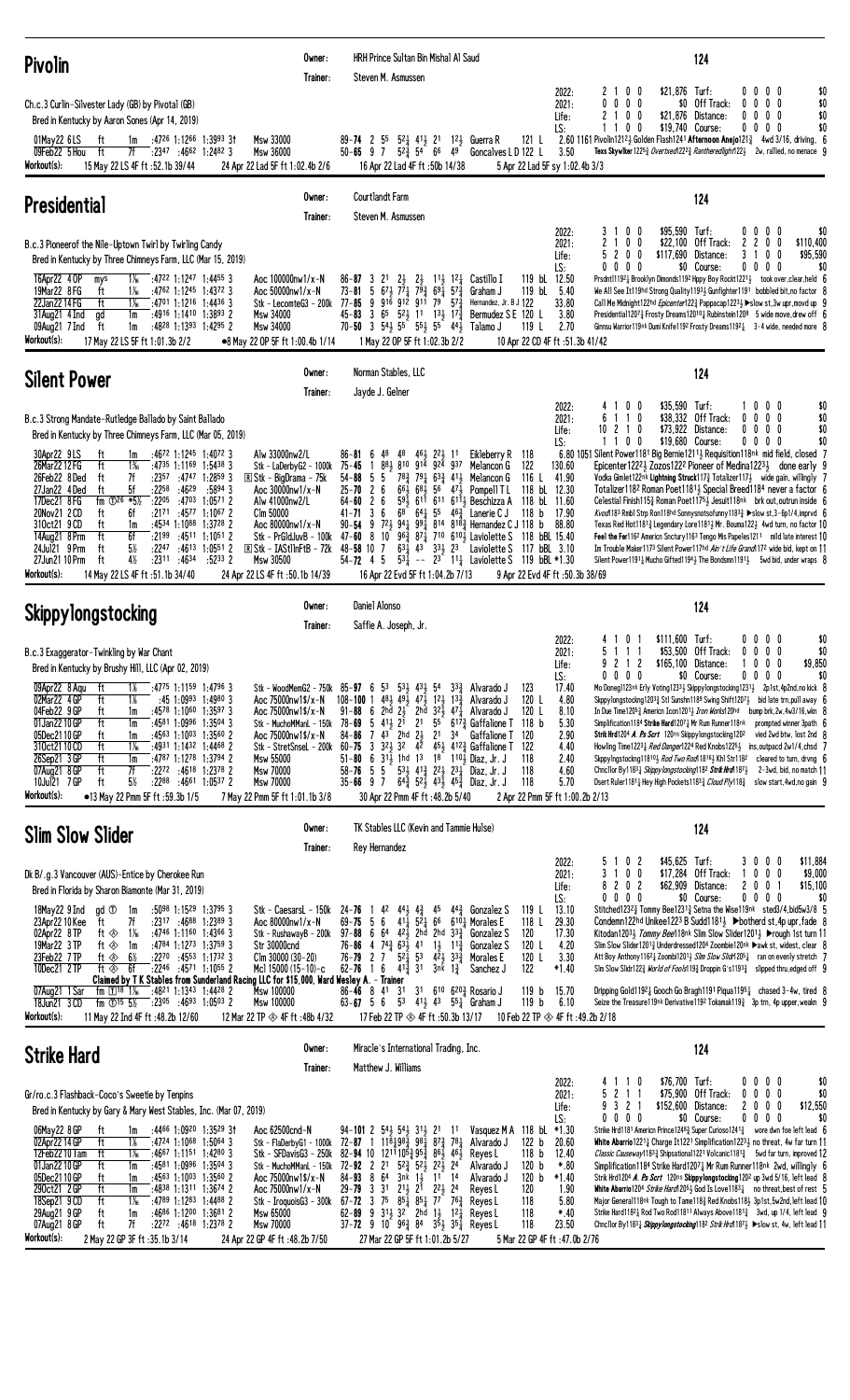| <b>Surfer Dude</b>                                                                                                                                                                                                                                                                                                                                                                                                                                                                                                                                                                                                                                                                                                 | Owner:<br>Trainer:                                                                                                                                                                                                                                                 | Stanley, Mark H. and Stanley, Nancy W.<br>Dallas Stewart                                                                                                                                                                                                                                                                                                                                                                                                                                                                                                                                                                                                                                                                                                                              | 124                                                                                                                                                                                                                                                                                                                                                                                                                                                                                                                                                                                                                                                                                                                                                                                                                                                                                                                                                                                                                                                                                                                                              |
|--------------------------------------------------------------------------------------------------------------------------------------------------------------------------------------------------------------------------------------------------------------------------------------------------------------------------------------------------------------------------------------------------------------------------------------------------------------------------------------------------------------------------------------------------------------------------------------------------------------------------------------------------------------------------------------------------------------------|--------------------------------------------------------------------------------------------------------------------------------------------------------------------------------------------------------------------------------------------------------------------|---------------------------------------------------------------------------------------------------------------------------------------------------------------------------------------------------------------------------------------------------------------------------------------------------------------------------------------------------------------------------------------------------------------------------------------------------------------------------------------------------------------------------------------------------------------------------------------------------------------------------------------------------------------------------------------------------------------------------------------------------------------------------------------|--------------------------------------------------------------------------------------------------------------------------------------------------------------------------------------------------------------------------------------------------------------------------------------------------------------------------------------------------------------------------------------------------------------------------------------------------------------------------------------------------------------------------------------------------------------------------------------------------------------------------------------------------------------------------------------------------------------------------------------------------------------------------------------------------------------------------------------------------------------------------------------------------------------------------------------------------------------------------------------------------------------------------------------------------------------------------------------------------------------------------------------------------|
| Ch.c.3 Curlin-Tiz Miz Sue by Tiznow<br>Bred in Kentucky by CresRan LLC (Mar 22, 2019)<br>$:22^{17}$ $:45^{13}$ 1:1660 3<br>07May22 2 CD<br>6½<br>wf<br>08Apr22 7 Kee<br>7f<br>:2255<br>:45 <sup>97</sup> 1:22 <sup>98</sup> 3<br>wf<br>22Jan2214 FG<br>ft<br>$1\%$<br>$:4701$ 1:1216 1:4436 3<br>ft<br>$1\%$<br>$:4776$ 1:1257 1:4419 2<br>26Dec2111 FG<br>ft<br>7f<br>$:22^{12}$ $:45^{33}$ 1:2304 2<br>28Nov21 6 CD<br>13Nov21 8 CD<br>:4584 1:1043 1:3636 2<br>gd<br>1m<br>$1\%$<br>090ct2111Kee<br>ft<br>:4944 1:1562 1:4569 2<br>18Sep21 5 CD<br>ft<br>7f<br>$:22^{37}$ $:45^{72}$ 1:2275 2<br>03Aug21 3 Cn1<br>ft<br>5f<br>$:22^{53}$<br>:4544<br>$:5726$ 2<br>Workout(s):<br>20 May 22 CD 4F ft:48.4b 32/85 | Aoc 80000nw1/x-N<br>Stk - LafayetteB - 400k<br>Stk - LecomteG3 - 200k $114-49$ 1 $2\frac{1}{2}$<br>Stk - GunRunnerB - 100k 102-84 4 1 $\frac{1}{2}$<br>Msw 120000<br>Msw 120000<br>Msw 84000<br>Msw 120000<br><b>Msw 50000</b><br>30 Apr 22 CD 4F ft: 48.3b 57/133 | 22<br>2 <sup>1</sup><br>$12\frac{1}{2}$ $1\frac{1}{2}$<br>Ortiz, Jr. I<br>118 L<br>$99 - 94$ 4<br>3<br>$2\frac{1}{2}$<br>$2^{2}$ $2^{3}$ $^{3}$<br>97-964<br>21<br>118<br>5<br>Ortiz, Jr. I<br>$2^{11}$<br>3 <sup>1</sup><br>913 931<br>122<br>Gutierrez R<br>1hd 1hd 341 381<br>122<br>Gutierrez R<br>2 <sup>1</sup><br>$115 - 95$ 6 11<br>2hd 1hd 1nk<br>Gaffalione T 119<br>1 $hd$ $2\frac{1}{2}$<br>$94 - 85$ 3<br>$2\frac{1}{2}$<br>33 36<br>Hernandez, Jr. B J 119<br>$53 - 75$ 6 11<br>1hd 2hd $2\frac{1}{2}$ $34\frac{1}{4}$<br>Alvarado J<br>119<br>$2\frac{1}{2}$ 4 <sup>2</sup> 4 <sup>4</sup> 5 <sup>6</sup> <sup>1</sup><br>$104 - 82$ 1 3<br>Lanerie C J<br>119<br>1hd $2^{11}$ , 2hd $2^{3}$<br>$80 - 74$ 1 1<br>Hernandez C J 119 L<br>23 Apr 22 CD 4F ft :47.3b 3/84 | $$148,420$ Turf:<br>$0\ 0\ 0\ 0$<br>2022:<br>\$0<br>3<br>-1<br>\$113,460<br>Off Track:<br>\$158,420<br>2021:<br>3<br>3<br>6<br>-1<br>11<br>9 2 2 3<br>\$261,880 Distance:<br>$0 \t0 \t2$<br>\$20,400<br>3<br>Life:<br>$0\quad 0$<br>\$0 Course:<br>$0\ 0\ 0$<br>\$0<br>LS:<br>0<br>0<br>0<br>*2.10<br>Surfer Dude118} Osbourne118nk Unpredictble Bay1183} stalkd 2w, cleard, lastd 10<br>14.20<br>Old Homestead11833 Surfer Dude1181 Osbourne1181<br>3path turn, no match 12<br>26.30<br>Call Me Midnight122hd Epicenter1223 Pappacap12231 ins, stalk 3p3/4, wkn1/4 9<br>10.30<br>Epicenter12263 Tejano Twist1222 Surfer Dude122hd no match1/4, saved show 7<br>3.10<br>Surfer Dude119nk Kupuna11913 Winterwood1191 lng drv, held off foe 11<br>6.20<br>Epicenter11934 Seal Beach11924 Surfer Dude1193 vied inside, flattened 10<br>4.80<br>Giant Game1193 Call Me Midnight 1911 Surfer Dude1193 ins winner, gave way 1/8 11<br>7.90<br>Great Escape11921 Seal Beach11931 Giant Game119ns insturn, 3p upr, wknd 10<br>1.60<br>Tejano Twist1193 Surfer Dude11951 Ruling Front1194<br>brushed upper, vied $1/8$ 6<br>1 Apr 22 CD 5F ft: 59.2b 6/23 |
| Taiba                                                                                                                                                                                                                                                                                                                                                                                                                                                                                                                                                                                                                                                                                                              | Owner:<br>Trainer:                                                                                                                                                                                                                                                 | Zedan Racing Stables, Inc.<br>Tim Yakteen                                                                                                                                                                                                                                                                                                                                                                                                                                                                                                                                                                                                                                                                                                                                             | 124                                                                                                                                                                                                                                                                                                                                                                                                                                                                                                                                                                                                                                                                                                                                                                                                                                                                                                                                                                                                                                                                                                                                              |
| Ch.c.3 Gun Runner-Needmore Flattery by Flatter<br>Bred in Kentucky by Bruce C. Ryan (Apr 13, 2019)<br>07May 2212 CD<br>:4536 1:3696 2:0261 3<br>14<br>ft<br>09Apr22 6 SA<br>ft<br>$1\%$<br>$:4670$ 1:1097 1:4846 3<br>6f<br>05Mar22 2 SA<br>ft<br>$:22^{26}$ $:45^{69}$ 1:0997 3<br>Workout(s):<br>4 May 22 CD 3F ft: 38.2b 4/6                                                                                                                                                                                                                                                                                                                                                                                    | Msw 67000<br>●28 Apr 22 SA 6F ft 1:12.4h 1/4                                                                                                                                                                                                                       | Stk - KyDerbyG1 - 3000k 134-82 12 53 74 $\frac{1}{4}$ 83 $\frac{1}{4}$ 1210 1217 $\frac{3}{4}$ Smith M E<br>126<br>Stk - SADerbyG1 - 750k 111-102 6 31 33 32 21 121 Smith M E<br>124<br>86-102 4 1 2hd $1\frac{1}{2}$ 1 <sup>2</sup> / <sub>2</sub> 1 <sup>7</sup> / <sub>2</sub> Velazquez J R 122 L<br>6 Apr 22 SA 3F ft : 37h 3/10                                                                                                                                                                                                                                                                                                                                                                                                                                                 | \$490,200 Turf:<br>32<br>0<br>0000<br>\$0<br>2022:<br>0<br>\$0<br>0<br>0<br>0<br>\$0 Off Track:<br>$0\ 0\ 0\ 0$<br>2021:<br>\$0<br>32<br>$0\quad 0$<br>\$490,200 Distance:<br>$0\,0\,0\,0$<br>Life:<br>$0\ 0\ 0\ 0$<br>\$0 Course:<br>\$0<br>$0\,0\,0\,0$<br>LS:<br>5.80<br>Rich Strike1263 Epicenter1263 Zandon126 <sup>2</sup> ins, 4w1/2, tire, left 1d 20<br>4.30 1156 Taiba1242 Hessier12410 Happy Jack124nk 4wd, 3-2wd, drove clear 6<br>*.50 1160 Taiba1227} Mauritius12211 Pioneering Papa11721 vie ins, powered away 7<br>31 Mar 22 SA 6F ft 1:12.1h 4/9                                                                                                                                                                                                                                                                                                                                                                                                                                                                                                                                                                                |
| <b>Texas Skywalker</b>                                                                                                                                                                                                                                                                                                                                                                                                                                                                                                                                                                                                                                                                                             | Owner:<br>Trainer:                                                                                                                                                                                                                                                 | Lone Star Racing Club<br>Ronnie E. Cravens, III                                                                                                                                                                                                                                                                                                                                                                                                                                                                                                                                                                                                                                                                                                                                       | 124                                                                                                                                                                                                                                                                                                                                                                                                                                                                                                                                                                                                                                                                                                                                                                                                                                                                                                                                                                                                                                                                                                                                              |
| Ch.g.3 Sky Mesa-Witch's Coven by Cuvee<br>Bred in Kentucky by Ken Lee & Dennis Mitchell (Jan 29, 2019)<br>23Mar22 6 Hou<br>:2226<br>:45 <sup>87</sup> 1:11 <sup>21</sup> 3†<br>ft<br>6f<br>04Mar22 7 Hou<br>6f<br>$:21^{83}$ $:44^{77}$ 1:10 <sup>93</sup> 3<br>ft<br>23Feb22 7 Hou<br>:4784 1:1344 1:3941 31<br>ft<br>1m<br>7f<br>$: 2347$ $: 4662$ 1:2482 3<br>09Feb22 5 Hou<br>ft<br>13Jan22 9 Hou<br>:2250<br>:4642 1:1269 3<br>ft<br>6f<br>27Nov21 7RP<br>$:4890$ 1:1474 1:4170 2<br>ft<br>1m<br>$6\%$<br>$: 2336$ $: 4773$ 1:1972 2<br>270ct21 7RP<br>gd<br>Workout(s):<br>15 May 22 LS 4F ft :52.1b 36/44                                                                                                   | Alw 37000nw2/L<br>Aoc 50000nw2/L-N<br>Alw 37000nw2/L<br><b>Msw 36000</b><br>Msw 36000<br>Msw 33000<br><b>Msw 33000</b><br>8 May 22 LS 5F ft 1:04.0b 9/9                                                                                                            | $42\frac{1}{2}$ 52<br>$64\frac{1}{4}$ 510 ValdezJiminez E 117 bfL 18.90<br>76-684<br>6<br>$63\overline{1}$ 65<br>$46\frac{1}{2}$ 39 $\frac{3}{4}$ ValdezJiminez E 122 bL<br>$79 - 62$ 3 6<br>75-59 1 $65\frac{1}{2}$ $65\frac{3}{4}$ 56<br>$5^9$ $5^{18\frac{3}{4}}$ ValdezJiminez E 117 bL<br>1hd 2hd 1hd $15\frac{3}{4}$ ValdezJiminez E 122 bL *1.10<br>$69 - 83$ 7 1<br>$5^{13}$ $5^{13}$ $5^{3}$ $4^{1}$<br>$72 - 69$ 2 6<br>ValdezJiminez E 122 bL<br>$1\ 31\ 41\frac{1}{2}\ 51\frac{3}{2}\ 53\frac{1}{2}\ 49\frac{1}{2}$<br>Goncalves LD 119 b<br>74-70<br>4nk 4nk $3n\bar{k}$ 2 <sup>1</sup> / <sub>2</sub> Goncalves LD 119 b<br>$45 - 63$ 6 4<br>30 Apr 22 LS 4F ft :50.1b 33/53                                                                                            | \$29,761 Turf:<br>2022:<br>5 1 0 1<br>0000<br>\$0<br>2021:<br>2 0 1 0<br>\$8,480<br>Off Track:<br>\$6,515<br>$\mathbf{0}$<br>10<br>\$38,241 Distance:<br>7111<br>0<br>$0\,0\,0$<br>\$0<br>Life:<br>\$0<br>$0\ 0\ 0\ 0$<br>\$0 Course:<br>$0\,0\,0\,0$<br>LS:<br><i>Speight and Malice</i> 1235 <sub>2</sub> Silver Ratio1231 <sub>2</sub> Lil Carpe123 <sub>2</sub> 2w turn, no menace 7<br>7.20<br>Sprky Hle1222 Lucky's Special/12273 Texas Skywalker1223 mild rally 3w stretch 7<br>6.70<br>Caerus1231 $\frac{3}{4}$ Cost Average1233 $\frac{3}{4}$ Intimidation1238 hopped start, no factor 6<br>Texas Skywalker1225 $\frac{3}{4}$ Overtaxed122 <sup>2</sup> $\frac{3}{4}$ Rantheredlight1223 vied 2w, driving 9<br>4.00<br>Durango Jess122nk Mesabi122nk Gold N Silver122hd settled, 3w, gaining 8<br>4.50 1182 Bureau1196 Race Day Rebal 193 Big Bernie1193 stalk inside, faltered 8<br>12.60 1177 Don'tcrossthdvin 191 <sup>1</sup> / <sub>2</sub> Texs Skywlker 1191 <sup>3</sup> / <sub>4</sub> Big Bernie 119 <sup>3</sup> /4 vied, 2w, held place 10<br>23 Apr 22 LS 4F ft :53.0b 101/108                                             |
| <b>Trafalgar</b>                                                                                                                                                                                                                                                                                                                                                                                                                                                                                                                                                                                                                                                                                                   | Owner:<br>Trainer:                                                                                                                                                                                                                                                 | Columbine Stable LLC.<br>Albert M. Stall, Jr.                                                                                                                                                                                                                                                                                                                                                                                                                                                                                                                                                                                                                                                                                                                                         | 124                                                                                                                                                                                                                                                                                                                                                                                                                                                                                                                                                                                                                                                                                                                                                                                                                                                                                                                                                                                                                                                                                                                                              |
| Dk B/.c.3 Lord Nelson-Southern Drifter by Dixie Union<br>Bred in Kentucky by Machmer Hall (Mar 21, 2019)<br>07May22 7 CD<br>:4561 1:0966 1:3481 3<br>ft<br>1m<br>19Feb2213FG<br>ft<br>1%<br>:4797 1:1225 1:4903 3<br>22Jan2214FG<br>$1\%$<br>$:4701$ 1:1216 1:4436 3<br>ft<br>02Dec21 7FG<br>ft<br>$1\%$<br>$:4959$ 1:1420 1:4475 2<br>ft<br>020ct21 7 CD<br>1m<br>$:4482$ 1:0913 1:3561 2<br>7f<br>$:22^{59}$ $:45^{48}$ 1:2267 2<br>04Sep21 7 Sar<br>ft<br>Workout(s):<br>23 Apr 22 CD 4F ft: 50.1b 62/84                                                                                                                                                                                                        | Stk - Lecomte G3 - 200k 109-91 4 $44\frac{1}{2}$ 53<br>Aoc 50000nw1/x-N<br>Msw 120000<br>Msw 100000<br>●15 Apr 22 CD 5F ft: 59b 1/60                                                                                                                               | Stk - PDayMileG2 - 500k 72-86 8 94 $\frac{3}{4}$ 85 $\frac{1}{4}$ 77 $\frac{3}{4}$ 56 $\frac{1}{2}$ 58 $\frac{3}{4}$ Hernandez C J 118 b<br>Stk - RisenStrG2 - 400k 99-81 3 96 106 106 3810 711 Hernandez C J 122 b<br>$63\frac{3}{4}$ 33 441 Hernandez C J 122<br>54-83 2 $2\frac{1}{2}$ $2\frac{1}{2}$ $2h\overline{d}$ 113 1hd Hernandez C J 117 L<br>65-87 10 $9\bar{6}$ $\frac{1}{2}$ $9\bar{1}$ 0 $5\bar{6}$ $\frac{1}{2}$ $34\bar{1}$ $12\bar{1}$ Rosario J<br>119<br>64-76 1 7 $53\frac{1}{2}$ 54 $\frac{1}{2}$ 37 $26\frac{1}{2}$ Velazquez JR 119<br>9 Apr 22 CD 4F ft:48.1b 13/77                                                                                                                                                                                          | \$26,100 Turf:<br>2022:<br>3000<br>0000<br>\$0<br>321<br>\$117,060 Off Track:<br>$0\ 0\ 0\ 0$<br>\$0<br>2021:<br>0<br>\$35,600<br>$\mathbf{2}$<br>\$143,160 Distance:<br>2<br>0 <sub>0</sub><br>6<br>0<br>Life:<br>$\mathbf{1}$<br>$0\ 0\ 0\ 0$<br>\$0 Course:<br>$0\ 0\ 0$<br>LS:<br>\$0<br>0<br>27.10<br>Jack Christopher1223} Pappacap122hd My Prankster120 <sup>2</sup> ins trn, 3p upr, mvd up 11<br>24.30<br>Epicenter12223 Smile Happy1223 Zandon122hd stp slw, 7p1/4, no impct 10<br>8.10<br>Call Me Midnight122hd Epicenter1223 Pappacap12231 urged 3-2wd, chased str 9<br>Trafalgar117hd Naval Aviator1175 We All See It1205 2w, clrd, drift1/16, game 6<br>$*.60$<br>$*0.80$<br>Trflgr11921 Unpredictable Bay11911 Mahoney Road1191 step slw st, 5w, up late 12<br>10.20<br>Clssic Cusewy11961 Trafalgar11921 Brigadier General11911 chased ins, mild bid 8<br>26 Mar 22 FG 4F ft: 48.1b 3/36                                                                                                                                                                                                                                         |
| <b>White Abarrio</b>                                                                                                                                                                                                                                                                                                                                                                                                                                                                                                                                                                                                                                                                                               | Owner:<br>Trainer:                                                                                                                                                                                                                                                 | C2 Racing Stable LLC and La Milagrosa Stable, LLC<br>Saffie A. Joseph, Jr.                                                                                                                                                                                                                                                                                                                                                                                                                                                                                                                                                                                                                                                                                                            | 124                                                                                                                                                                                                                                                                                                                                                                                                                                                                                                                                                                                                                                                                                                                                                                                                                                                                                                                                                                                                                                                                                                                                              |
| Gr/ro.c.3 Race Day-Catching Diamonds by Into Mischief<br>Bred in Kentucky by Spendthrift Farm, LLC (Mar 18, 2019)<br>07May 2212 CD<br>ft<br>14<br>$:4536$ 1:3696 2:0261 3<br>ft<br>02Apr22 14 GP<br>1%<br>:4724 1:1068 1:5064 3<br>05Feb2211GP<br>ft<br>$1\%$<br>:4731 1:1201 1:4280 3<br>ft<br>$1\%$<br>27Nov2111 CD<br>:4894 1:1325 1:4394 2<br>290ct21 2 GP<br>ft<br>:4838 1:1311 1:3674 2<br>1m<br>ft<br>$6\frac{1}{2}$<br>$24$ Sep $21$ $4$ GP<br>$:22^{30}$ :4518 1:1719 2<br>Workout(s):<br>•30 Apr 22 GP 4F ft:48.1b 1/3                                                                                                                                                                                   | Stk - KyJCG2 - 400k<br>Aoc 75000nw1/x-N<br>Msw 55000<br>24 Apr 22 GP 5F ft 1:00.0b 5/13                                                                                                                                                                            | Stk - KyDerbyG1 - 3000k 117-79 15 12811163 1031 1412 1620 Gaffalione T 126<br>Stk - FlaDerbyG1 - 1000k 94-99 7 $5^{21}$ $5^{21}$ $3^{11}$ 1hd $1^{11}$ Gaffalione T 122<br>Stk - HolyBullG3 - 250k 97-102 8 2 <sup>1</sup> / <sub>2</sub> 2 <sup>1</sup> / <sub>2</sub> 2hd 12 <sup>1</sup> / <sub>2</sub> 14 <sup>2</sup> / <sub>2</sub><br>Gaffalione T 120<br>$66-91$ 8 $3^{2}$ $3^{1}$ $5^{3}$ $5^{3}$ $5^{3}$ $3^{6}$<br>122<br>Zayas E J<br>$34 - 86$ 2 11 $11\frac{1}{2}$ 11 $12\frac{1}{2}$ 14<br>120<br>Zayas E J<br>89-95 1 8 $41\frac{1}{2}$ 2hd $11\frac{1}{2}$ 16 $\frac{3}{4}$ Arroyo A S<br>118<br>•17 Apr 22 GP 3F ft: 34.2b 1/41                                                                                                                                     | \$731,600 Turf:<br>3 2 0 0<br>0000<br>\$0<br>2022:<br>\$92,050 Off Track:<br>\$0<br>3 <sub>2</sub><br>0<br>$0\ 0\ 0\ 0$<br>2021:<br>640<br>\$823,650 Distance:<br>0<br>\$186,850<br>Life:<br>$\overline{1}$<br>21<br>LS:<br>$0\ 0\ 0\ 0$<br>\$0 Course:<br>$0\,0\,0\,0$<br>\$0<br>15.40<br>Rich Strike1263 Epicenter1263 Zandon126 <sup>2</sup> 5w, 7w2nd, 9w1/4, faded 20<br>2.90<br>White Abarrio1221 $\frac{1}{4}$ Charge It1221 Simplification1223 $\frac{1}{2}$ 3-4w, up 1/8, drift 1/16 11<br>6.00<br>White Abarrio12043 Simplification122hd Mo Donegal1241 press2w, bid6f, drew off 9<br>Smile Hppy 1223 $\frac{1}{4}$ Clssic Causeway 122 <sup>2</sup> $\frac{3}{4}$ White Abarrio 122 $\frac{1}{2}$ came again for show 11<br>6.70<br>$*.30$<br>White Abarrio1204 Strike Hard 2051 God Is Love11831 drew off when asked 5<br>12.30<br>White Abarrio 186 <sup>3</sup> Logico 118 <sup>2</sup> Classics tate of mind 18 <sup>13</sup> split foes, kicked clr 11<br>●29 Mar 22 GP 3F ft: 34.4b 1/5                                                                                                                                         |
| <b>Wicked Genius</b>                                                                                                                                                                                                                                                                                                                                                                                                                                                                                                                                                                                                                                                                                               | Owner:<br>Trainer:                                                                                                                                                                                                                                                 | Paradise Farms Corp. and Staudacher, David<br>Michael J. Maker                                                                                                                                                                                                                                                                                                                                                                                                                                                                                                                                                                                                                                                                                                                        | 124                                                                                                                                                                                                                                                                                                                                                                                                                                                                                                                                                                                                                                                                                                                                                                                                                                                                                                                                                                                                                                                                                                                                              |
| B.c.3 Wicked Strong-Palace Pier by Out of Place<br>Bred in Kentucky by Pillar Property Services Inc (Mar 27, 2019)<br>fm $\textcircled{12}$ 1% :4960 1:1432 1:4469 3<br>19May 22 5 CD<br>ft<br>$:22^{89}$ $:45^{94}$ 1:2350 3<br>14Apr22 7 Kee<br>7f                                                                                                                                                                                                                                                                                                                                                                                                                                                               | Clm 75000<br>$C$ lm 50000-c                                                                                                                                                                                                                                        | 42<br>$\frac{21}{59}$<br>Santana, Jr. R 118 L<br>$67 - 89$ 7 43<br>42<br>$1\frac{1}{2}$<br>$66 - 51$ 5 3<br>43 54<br>$6^{23}$ Lanerie C J 118 L<br>Claimed by Paradise Farms Corp. and Staudacher, David from Run for LaRoses, LLC and Magdalena Racing (Sherri McPeek) for \$50,000,                                                                                                                                                                                                                                                                                                                                                                                                                                                                                                 | \$46,515 Turf:<br>\$43,292<br>$0\quad 0$<br>21<br>0 <sub>0</sub><br>2022:<br>41<br>7 1 1 2<br>\$81,332 Off Track:<br>$0\quad 0\quad 0$<br>\$2,550<br>2021:<br>$\overline{1}$<br>\$84,520<br>$11 \t2 \t1$<br>\$127,847 Distance:<br>4 2 0 1<br>2<br>Life:<br>$0\ 0\ 0\ 0$<br>\$0 Course:<br>$0\ 0\ 0\ 0$<br>\$0<br>LS:<br>$*1.00e$<br>Wicked Genius 118 Just Say When 118nk Lucky Boss 1181 >bobbled st, up ins str 9<br>6.00<br>Zippin Gigi1181 <sub>2</sub> Blue Kentucky118 <sub>3</sub> American Hero1183 <sub>2</sub> 5path upper, faded str 7                                                                                                                                                                                                                                                                                                                                                                                                                                                                                                                                                                                               |
| McPeek Kenneth G. - Trainer<br>11Feb22 80P<br>:4892 1:1425 1:4440 3<br>ft<br>$1\%$<br>14Jan22 6 OP<br>ft<br>:4801 1:1329 1:3841 3<br>1m<br>04Dec21 20P<br>ft<br>1m<br>:4851 1:1319 1:3810 2<br>:4842 1:1312 1:4420 2<br>10Nov2110 CD<br>ft<br>$1\%$<br>160ct21 6 Kee<br>ft Ø<br>$1\%$<br>$:4717$ 1:1148 1:4539 2<br>$6\frac{1}{2}$<br>12Sep21 6KD<br>fm ①<br>$: 2355 : 4783 : 1:1704$ 2<br>ft<br>1m<br>$:47^{46}$ 1:1184 1:3779 2<br>28Aug21 4 Elp<br>7f<br>:2342 :4696 1:2520 2<br>ft<br>01Aug21 5 Elp<br>Workout(s):<br>15 May 22 Cdt 4F ft : 48.2b 3/7                                                                                                                                                          | Aoc 100000nw1\$/x-N<br>Aoc 80000nw1\$/x-N<br>Aoc 80000nw1\$/x-N<br>Mcl 150000<br>Msw 84000<br>Msw 135000<br>Msw 51000<br>Msw 51000<br>8 May 22 Cdt 4F ft: 48b 4/19                                                                                                 | 48 412 Cabrera D<br>119 $L$<br>$47 - 71$ 3 $53$<br>52, 33<br>$56-68$ 5 $73\frac{1}{4}$ $75\frac{5}{4}$ 42<br>461 413 <sup>3</sup> / <sub>4</sub> Cabrera D<br>119<br>57-84 2 42 31 $\frac{1}{2}$ 3 $\frac{1}{2}$ 2 <sup>3</sup> 2 <sup>3</sup> Cabrera D<br>120<br>74-89 7 11 12 11 1 1 18 Hernandez, Jr. B J 119<br>$94 - 78$ 8 $4\overline{2}$ $4\overline{3}$<br>3 <sup>4</sup><br>34 373 Hernandez, Jr. B J 119<br>$35 - 80$ 7 5 31 31 $21\frac{1}{2}$ 41<br>Hernandez, Jr. B J 119<br>47-55 8 73 $\frac{3}{4}$ 74 $\frac{1}{4}$ 76 $\frac{1}{4}$ 58 <sup>-</sup> 48 $\frac{1}{4}$ Landeros C<br>-119<br>63-59 4 5 52 41 42 34 Albarado R<br>119<br>30 Apr 22 Cdt 4F ft :53.1b 22/22                                                                                              | 13.70<br>Zozos119101 DHE lusive Target1172 DHBarossa1192 no late punch 3w 11<br>5.10<br>Chasing Time11973 Vodka N Water10923 Charter Oak11933 3w trip, evenly late 9<br>3.30<br>Home Brew1153 $\frac{3}{4}$ Wicked Genius120 <sup>2</sup> Charter 0ak1201 $\frac{3}{4}$ 2nd flight 2p, clear2nd 6<br>3.00<br>Wicked Genius 1198 Hippodrome 1192 One More Baby 11921 ins foe, shook clearupr 8<br>*2.40<br><i>Camp David</i> 1931 Curbstone 1941 <i>Wicked Genius</i> 1951 trackd 3w, best of rest 9<br>17.50<br>Dwgc Chf1193 Lt My Popl Go119nk Ron for th Ros119nk up close 1/8p, yielded 12<br>4.40<br>Mr. Bouma119nk Big Country11921 Blunder11953 5w2nd. moved up 8<br>3.40<br>Elusiv Trget11933 Bech Holidy1193 Wicked Genius1193 pressed 4wd, stayed on 7<br>9 Apr 22 CD 4F ft: 48.3b 18/77                                                                                                                                                                                                                                                                                                                                                |